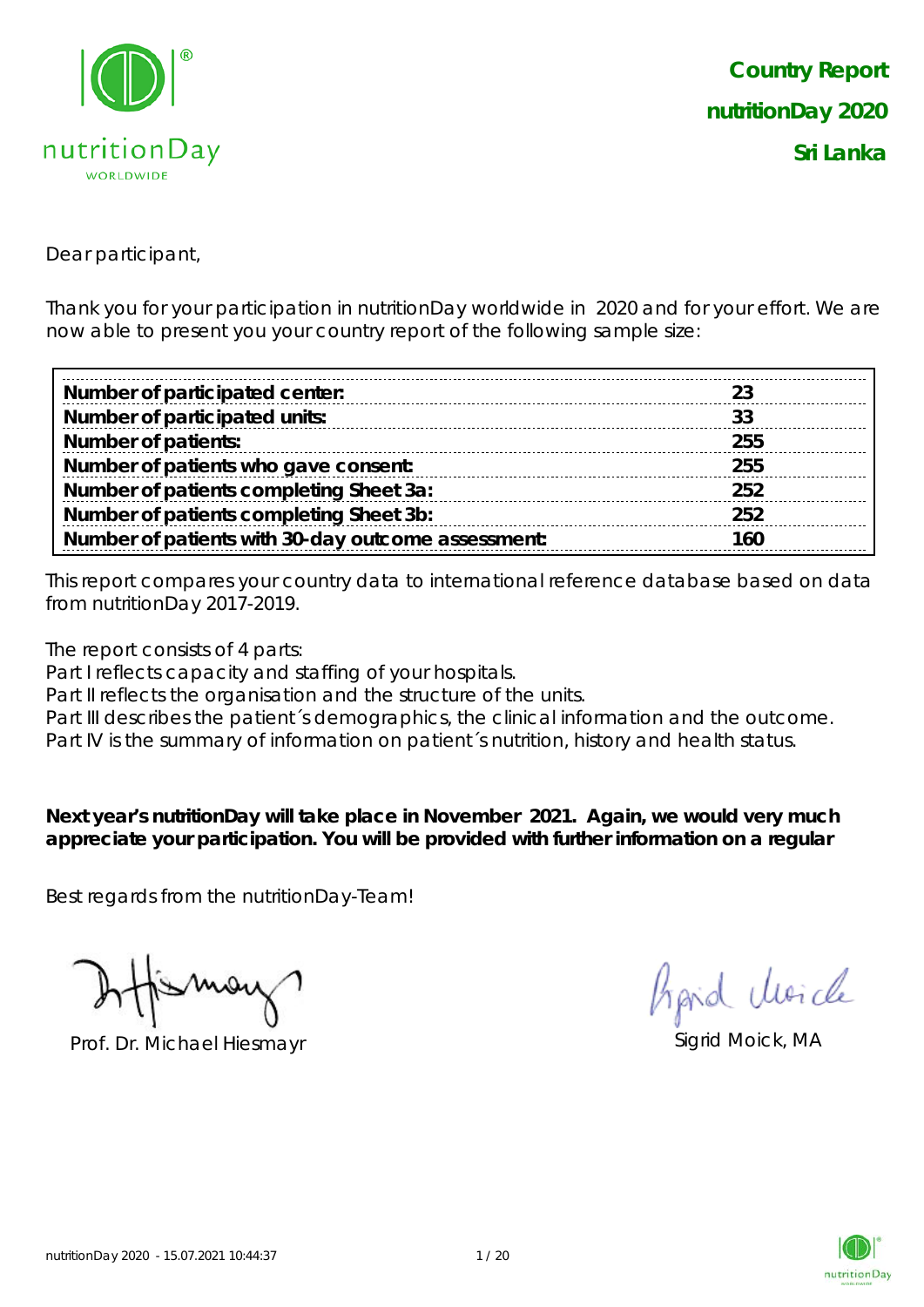## *I. Hospital capacity and staffing ("Hospital sheet")*

|                                                                                    | <b>YOUR RESULTS</b>  | <b>REFERENCE RESULTS</b> |
|------------------------------------------------------------------------------------|----------------------|--------------------------|
| 1. Total number of beds in hospital                                                | 568 [358-1130]       | 375 [213-715]            |
|                                                                                    |                      |                          |
| 2. Total number of admissions in the hospital last<br>year                         | 82843 [41982-151134] | 18870 [9512-38961]       |
|                                                                                    |                      |                          |
| 3. Total number of staff in the hospital                                           |                      |                          |
| <b>Total medical doctors</b>                                                       | 185 [128-308]        | 186 [90-417]             |
| <b>Medical specialists</b>                                                         | 28 [20-67]           | 124 [54-273]             |
| Medical non-specialists                                                            | 162 [106-248]        | 45 [19-116]              |
| <b>Nurses</b>                                                                      | 325 [249-746]        | 440 [208-910]            |
| <b>Dieticians</b>                                                                  | $1$ [0-3]            | $5[1-10]$                |
| <b>Nutritionists</b>                                                               | $1[0-1]$             | $1[0-5]$                 |
| Pharmacists                                                                        | 17 [11-37]           | $8[4-24]$                |
| Kitchen staff                                                                      | $9[6-14]$            | 32 [15-62]               |
|                                                                                    |                      |                          |
| <b>Full time equivalent</b>                                                        |                      |                          |
| <b>Total medical doctors</b>                                                       | 95 [72-340]          | 175 [76-394]             |
| <b>Medical specialists</b>                                                         | 22 [16-63]           | 121 [50-274]             |
| Medical non-specialists                                                            | 73 [56-278]          | 45 [18-138]              |
| <b>Nurses</b>                                                                      | 293 [209-723]        | 380 [198-793]            |
| <b>Dieticians</b>                                                                  | $0[0-6]$             | $5[2-8]$                 |
| <b>Nutritionists</b>                                                               | $1[1-2]$             | $1[0-3]$                 |
| Pharmacists                                                                        | 20 [14-35]           | 7 [4-20]                 |
| Kitchen staff                                                                      | 15 [8-23]            | 30 [14-57]               |
|                                                                                    |                      |                          |
| 4. Does the hospital have a nutrition care strategy?                               | 19 (100%) Yes        | 439 (80.8%) Yes          |
|                                                                                    |                      |                          |
| 5. Which nutrition-related standards or routine activities exist in your hospital? |                      |                          |
| Nutrition training is available                                                    | 14 (73.7%) Yes       | 391 (72.0%) Yes          |
| Nutrition steering committee is available                                          | 9 (47.4%) Yes        | 328 (60.4%) Yes          |
| Quality indicators are recorded and reported to national<br>or regional level      | 9 (47.4%) Yes        | 229 (42.2%) Yes          |
| Quality indicators are used for internal benchmarking                              | 10 (52.6%) Yes       | 299 (55.1%) Yes          |
| Patient feedback about food and food service is collected<br>using a questionnaire | 7 (36.8%) Yes        | 415 (76.4%) Yes          |
| None                                                                               | 2 (10.5%) Yes        | 32 (5.9%) Yes            |
| No answer given                                                                    |                      |                          |

#### **6. Which codes are available /routinely used in your hospital for billing and reimbursement purposes?**

| <b>Codes available</b> |
|------------------------|
|------------------------|

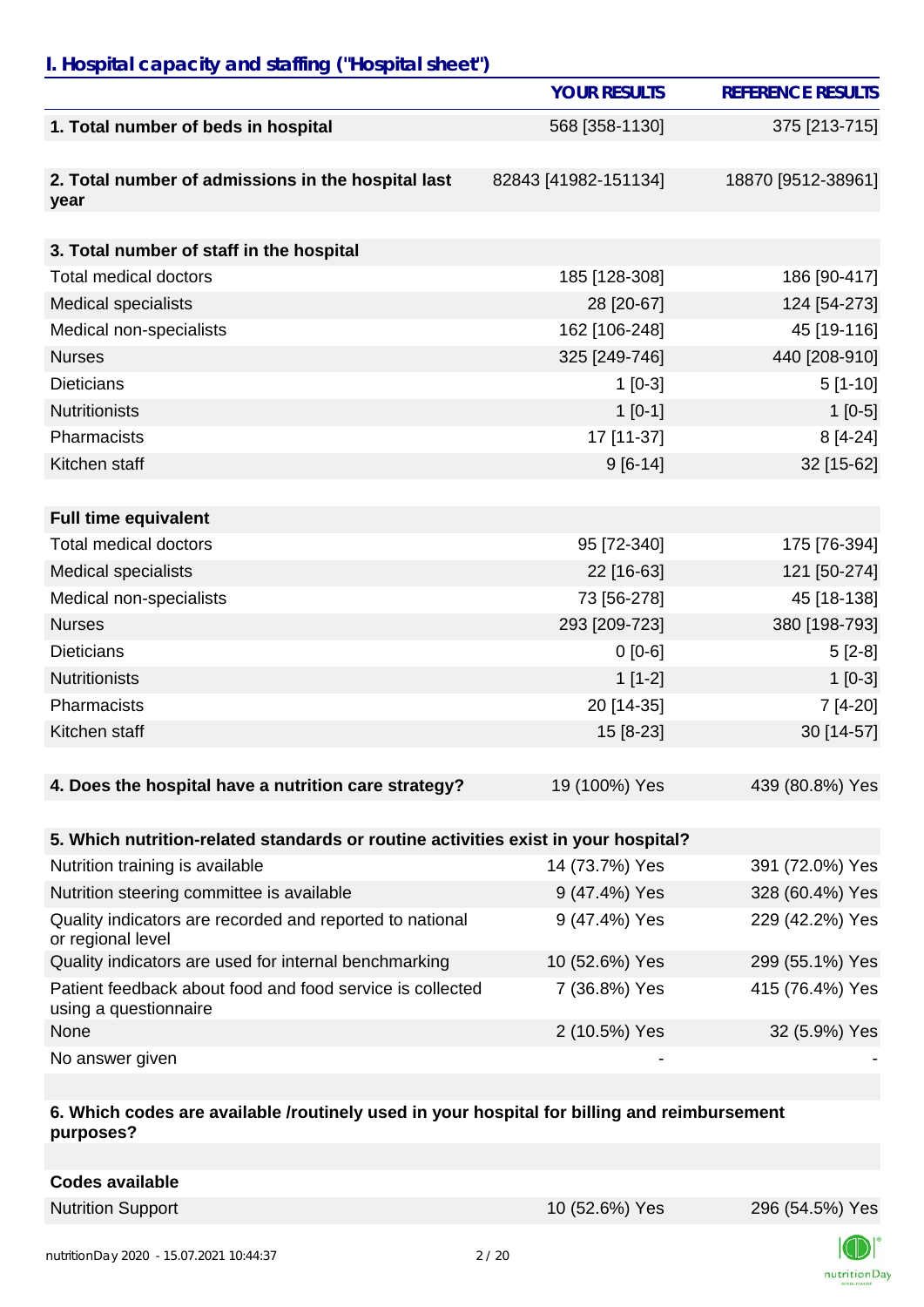| Oral nutrition supplements                                | 10 (52.6%) Yes | 219 (40.3%) Yes |
|-----------------------------------------------------------|----------------|-----------------|
| Parenteral nutrition                                      | 10 (52.6%) Yes | 349 (64.3%) Yes |
| <b>Enteral nutrition</b>                                  | 10 (52.6%) Yes | 327 (60.2%) Yes |
| Dietary counseling                                        | 8 (42.1%) Yes  | 232 (42.7%) Yes |
| Specific dietary interventions                            | 8 (42.1%) Yes  | 178 (32.8%) Yes |
| Screening for malnutrition                                | 4 (21.1%) Yes  | 195 (35.9%) Yes |
| Risk of malnutrition                                      | 5 (26.3%) Yes  | 160 (29.5%) Yes |
| Malnutrition (in general)                                 | 5 (26.3%) Yes  | 262 (48.3%) Yes |
| Severity of malnutrition (i.e. mild, moderate, severe)    | 5 (26.3%) Yes  | 251 (46.2%) Yes |
| No information available from billing/finance/controlling | 7 (36.8%) Yes  | 104 (19.2%) Yes |
| No answer given                                           |                |                 |
|                                                           |                |                 |
| <b>Codes routinely used</b>                               |                |                 |
| <b>Nutrition Support</b>                                  | 10 (52.6%) Yes | 264 (48.6%) Yes |
| Oral nutrition supplements                                | 10 (52.6%) Yes | 200 (36.8%) Yes |
| Parenteral nutrition                                      | 9 (47.4%) Yes  | 326 (60.0%) Yes |
| <b>Enteral nutrition</b>                                  | 9 (47.4%) Yes  | 310 (57.1%) Yes |
| Dietary counseling                                        | 7 (36.8%) Yes  | 208 (38.3%) Yes |
| Specific dietary interventions                            | 9 (47.4%) Yes  | 160 (29.5%) Yes |
| Screening for malnutrition                                | 3 (15.8%) Yes  | 162 (29.8%) Yes |
| <b>Risk of malnutrition</b>                               | 5 (26.3%) Yes  | 138 (25.4%) Yes |
| Malnutrition (in general)                                 | 4 (21.1%) Yes  | 238 (43.8%) Yes |
| Severity of malnutrition (i.e. mild, moderate, severe)    | 4 (21.1%) Yes  | 218 (40.1%) Yes |
| No information available from billing/finance/controlling | 7 (36.8%) Yes  | 115 (21.2%) Yes |
| No answer given                                           |                |                 |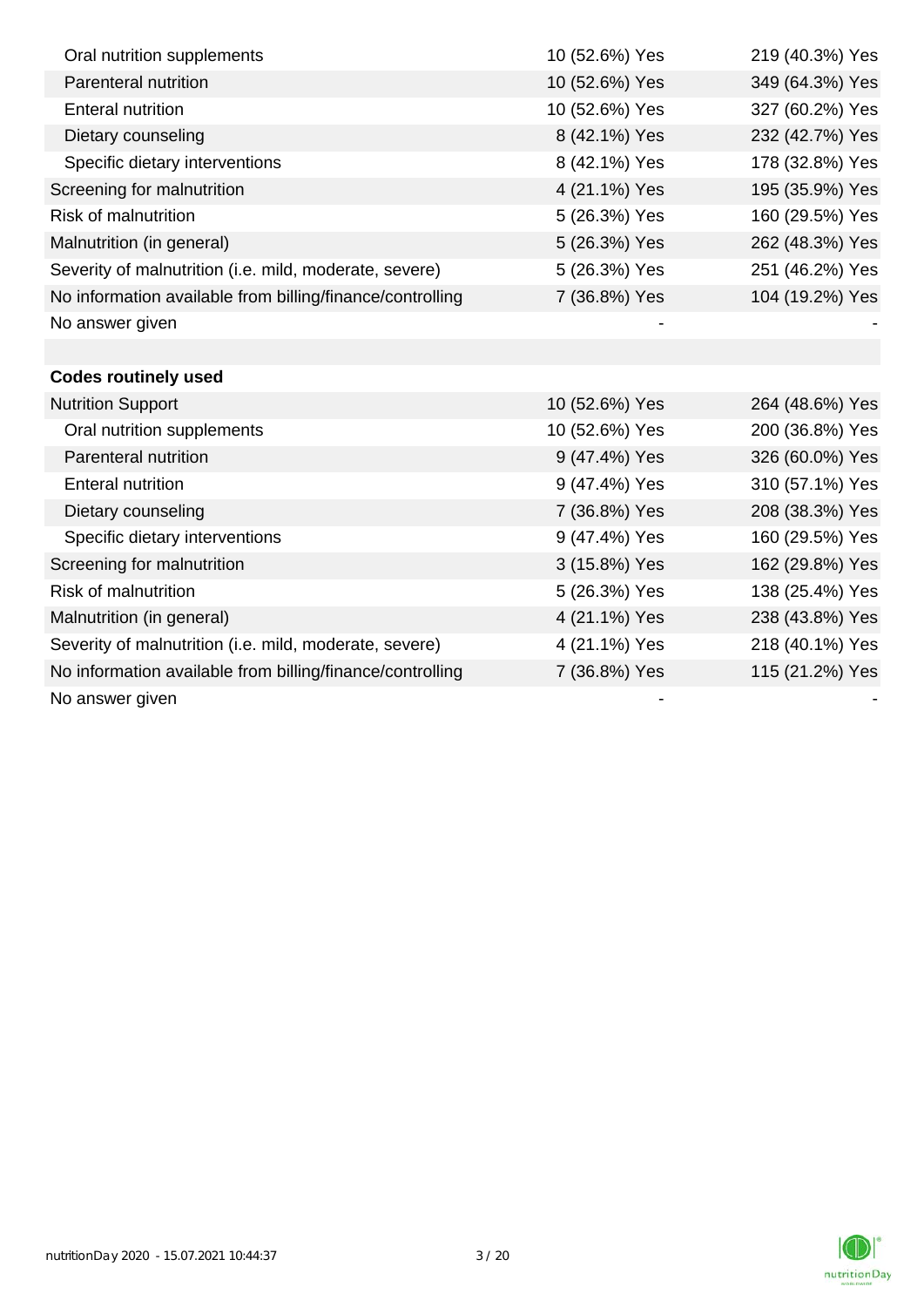# *II. Unit organisation and structures ("Sheet 1a/1b")*

|                                                                       | <b>YOUR RESULTS</b> | <b>REFERENCE RESULTS</b> |
|-----------------------------------------------------------------------|---------------------|--------------------------|
|                                                                       |                     |                          |
| Internal Medicine / General                                           | 8 (24.2%)           | 20.5%                    |
| Internal Medicine / Cardiology                                        |                     | 4.3%                     |
| Internal Medicine / Gastroenterology & hepatology                     |                     | 7.6%                     |
| <b>Internal Medicine / Geriatrics</b>                                 |                     | 9.5%                     |
| Internal Medicine / Infectious diseases                               |                     | 0.5%                     |
| Internal Medicine / Nephrology                                        | $1(3.0\%)$          | 1.3%                     |
| Internal Medicine / Oncology (incl. radiotherapy)                     | $1(3.0\%)$          | 8.0%                     |
| Interdisciplinary                                                     |                     | 2.9%                     |
| Long term care                                                        | $1(3.0\%)$          | 2.6%                     |
| Neurology                                                             | $1(3.0\%)$          | 4.0%                     |
| Surgery / General                                                     | 11 (33.3%)          | 14.5%                    |
| Surgery/ Cardiac/Vascular/Thoracic                                    |                     | 1.8%                     |
| Surgery / Neurosurgery                                                |                     | 0.7%                     |
| Surgery / Orthopedic                                                  |                     | 3.5%                     |
| Trauma                                                                | -                   | 0.6%                     |
| Ear Nose Throat (ENT)                                                 |                     | 1.4%                     |
| Gynecology / Obstetrics                                               | $2(6.1\%)$          | 1.6%                     |
| <b>Pediatrics</b>                                                     | $1(3.0\%)$          | 0.4%                     |
| Psychiatry                                                            |                     | 1.0%                     |
| <b>Others</b>                                                         | 7 (21.2%)           | 13.2%                    |
|                                                                       |                     |                          |
| 2. Number of registered inpatients at noon                            | 20 [15-28]          | 24 [18-31]               |
|                                                                       |                     |                          |
| 3. Total bed capacity of the unit                                     | 42 [35-50]          | 29 [24-38]               |
|                                                                       |                     |                          |
| 4. Number of each type of staff in the unit for TODAY's morning shift |                     |                          |
|                                                                       |                     |                          |
| <b>Fully trained</b>                                                  |                     |                          |
| Medical doctors                                                       | $4[4-7]$            | $3[2-7]$                 |
| <b>Nurses</b>                                                         | 6 [6-10]            | $4[3-7]$                 |
| Nursing aides                                                         | $3[1-5]$            | $2[1-3]$                 |
| <b>Dieticians</b>                                                     | $0[0-1]$            | $1[0-1]$                 |
| <b>Nutritionists</b>                                                  | $0 [0-0]$           | $0[0-1]$                 |
| Administrative staff                                                  | $0[0-1]$            | $1[0-1]$                 |
| Other staff involved in patient care                                  | $4[1-6]$            | $1[0-3]$                 |
|                                                                       |                     |                          |
| In training                                                           |                     |                          |
| Medical doctors                                                       | $4[2-7]$            | $1[0-3]$                 |
| Medical students                                                      | 10 [0-14]           | $0[0-2]$                 |
| <b>Nurses</b>                                                         | $3[0-4]$            | $1[0-2]$                 |

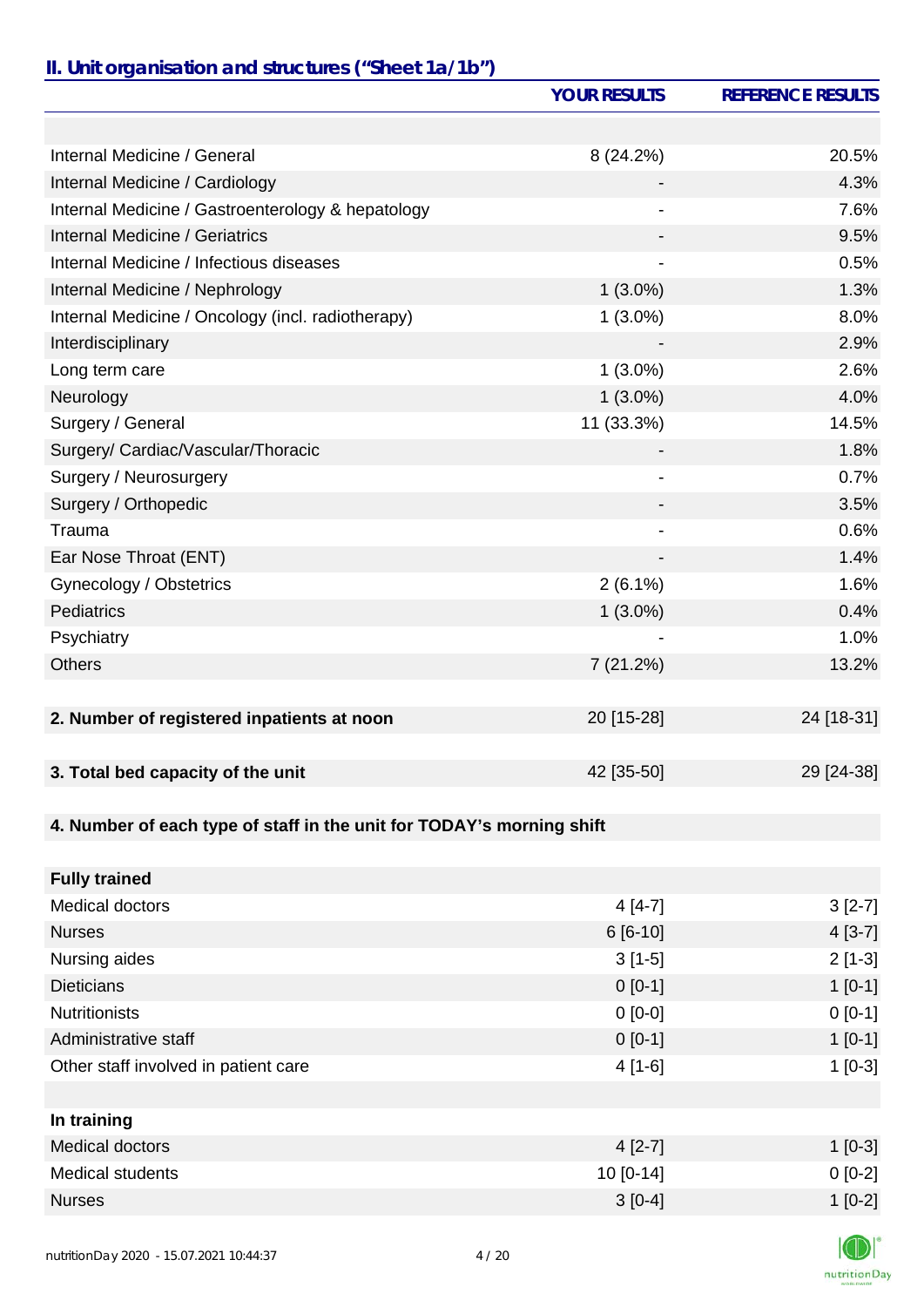| Nursing aides                                                                                       | $0 [0-0]$      | $0[0-1]$         |
|-----------------------------------------------------------------------------------------------------|----------------|------------------|
| <b>Dieticians</b>                                                                                   | $0 [0-0]$      | $0[0-0]$         |
| <b>Nutritionists</b>                                                                                | $0 [0-0]$      | $0[0-0]$         |
| Other staff involved in patient care                                                                | $0 [0-0]$      | $0 [0-0]$        |
|                                                                                                     |                |                  |
| 5. Is there a nutrition support team in your hospital<br>available?                                 | 26 (96.3%) Yes | 936 (81.4%) Yes  |
|                                                                                                     |                |                  |
| 6. Does the unit have a nutrition care strategy?                                                    | 21 (77.8%) Yes | 890 (77.4%) Yes  |
| 7. Is there a person in your unit responsible for<br>nutrition care?                                | 15 (55.6%) Yes | 831 (72.3%) Yes  |
| 8. Is there a dietician, nutritionist or dietetic assistant<br>available for your unit?             | 13 (48.1%) Yes | 1155 (90.1%) Yes |
| 9. Is specific staff responsible for providing feeding<br>assistance to patients during meal times? | 12 (44.4%) Yes | 662 (57.6%) Yes  |
| 10. How do you MAINLY screen/monitor patients for<br>malnutrition?                                  |                |                  |
| At admission                                                                                        |                |                  |
| No routine screening                                                                                | 5 (15.2%) Yes  | 101 (7.5%) Yes   |
| No fixed criteria                                                                                   | 3 (9.1%) Yes   | 13 (0.97%) Yes   |
| Experience / visual assessment only                                                                 | 5 (15.2%) Yes  | 85 (6.3%) Yes    |
| Weighing / BMI only                                                                                 | 13 (39.4%) Yes | 193 (14.3%) Yes  |
| <b>Nutritional Risk Screening (NRS) 2002</b>                                                        |                | 455 (33.8%) Yes  |
| Malnutrition Universal Screening Tool (MUST)                                                        | 1 (3.0%) Yes   | 86 (6.4%) Yes    |
| Malnutrition Screening tool (MST)                                                                   |                | 94 (7.0%) Yes    |
| <b>SNAQ</b>                                                                                         |                | 27 (2.0%) Yes    |
| Other formal tool                                                                                   |                | 218 (16.2%) Yes  |
| I do not know                                                                                       |                | 10 (0.74%) Yes   |
| Missing                                                                                             | 6(18.2%)       | 64 (4.8%)        |
|                                                                                                     |                |                  |
| <b>During hospital stay</b>                                                                         |                |                  |
| No routine monitoring                                                                               | 3 (9.1%) Yes   | 120 (8.9%) Yes   |
| No fixed criteria                                                                                   | 2 (6.1%) Yes   | 101 (7.5%) Yes   |
| Experience / visual assessment only                                                                 | 6 (18.2%) Yes  | 212 (15.8%) Yes  |
| Weighing / BMI only                                                                                 | 15 (45.5%) Yes | 438 (32.5%) Yes  |
| Other formal tool                                                                                   | 1 (3.0%) Yes   | 378 (28.1%) Yes  |
| I do not know                                                                                       |                | 33 (2.5%) Yes    |
| Missing                                                                                             | 6(18.2%)       | 64 (4.8%)        |
|                                                                                                     |                |                  |
| 11a. Do you routinely use guidelines or standards for<br>nutrition care?                            | 17 (65.4%) Yes | 954 (85.2%) Yes  |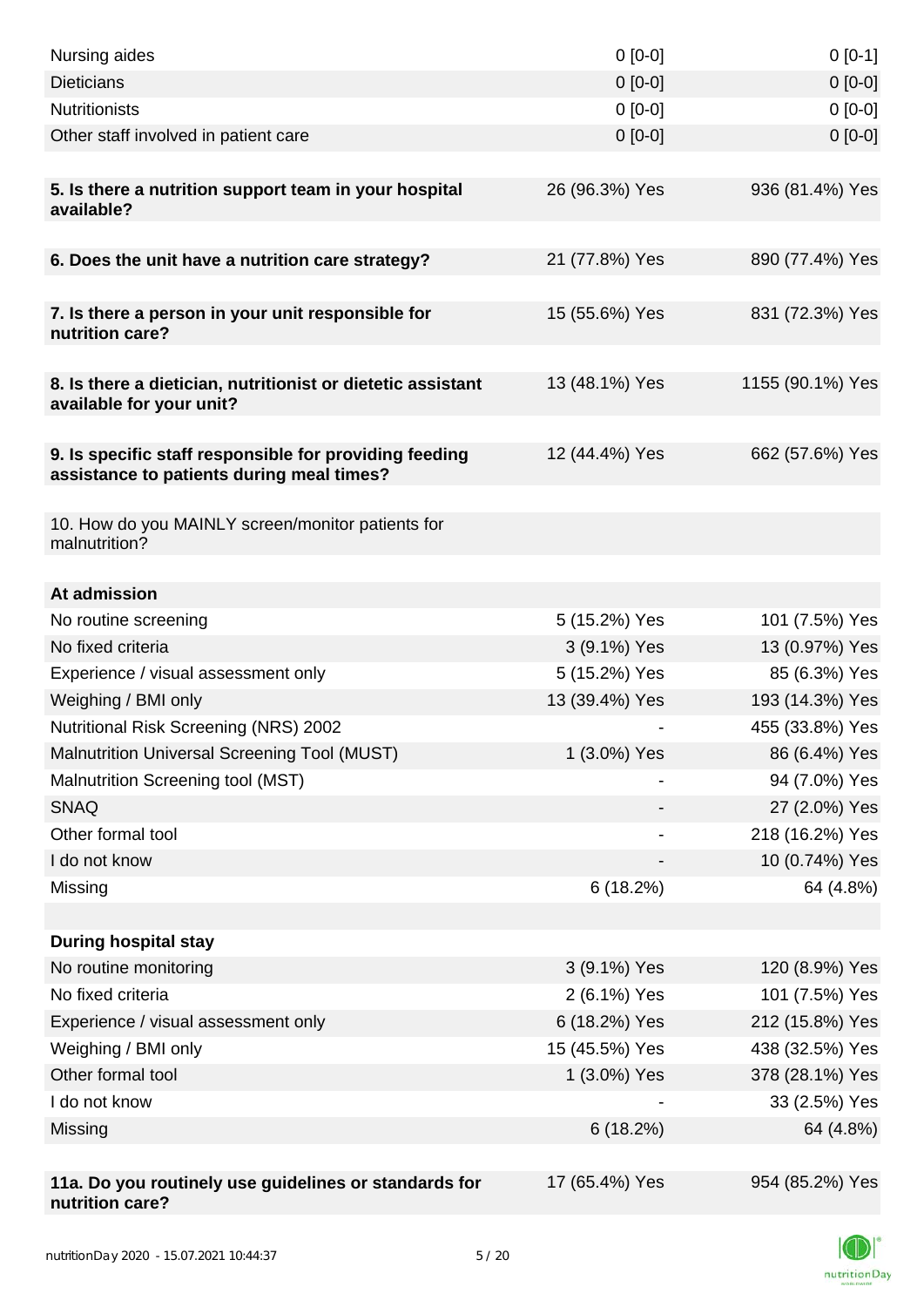| 9 (52.9%) Yes | 266 (27.9%) Yes |
|---------------|-----------------|
| 4 (23.5%) Yes | 148 (15.5%) Yes |
|               | 355 (37.2%) Yes |
| 1 (5.9%) Yes  | 58 (6.1%) Yes   |
| 3 (17.6%) Yes | 111 (11.6%) Yes |
|               | 8 (0.84%) Yes   |
|               | $8(0.84\%)$     |
|               |                 |

## **12. What is routinely done in your unit for given patient groups?**

| At risk                                                    |                |                 |
|------------------------------------------------------------|----------------|-----------------|
| Watchful waiting                                           | 8 (24.2%) Yes  | 355 (26.4%) Yes |
| Discuss nutrition care activities during ward rounds       | 16 (48.5%) Yes | 572 (42.5%) Yes |
| Develop an individual nutrition care plan                  | 11 (33.3%) Yes | 675 (50.1%) Yes |
| Initiate treatment / nutrition intervention                | 14 (42.4%) Yes | 739 (54.9%) Yes |
| Consult a nutrition expert (dietician, nutritionist, etc.) | 15 (45.5%) Yes | 739 (54.9%) Yes |
| Consult a medical professional                             | 11 (33.3%) Yes | 472 (35.1%) Yes |
| Calculate energy requirements                              | 14 (42.4%) Yes | 593 (44.1%) Yes |
| Calculate protein requirements                             | 14 (42.4%) Yes | 574 (42.6%) Yes |
|                                                            |                |                 |
| <b>Malnourished</b>                                        |                |                 |
| Watchful waiting                                           | 2 (6.1%) Yes   | 252 (18.7%) Yes |
| Discuss nutrition care activities during ward rounds       | 15 (45.5%) Yes | 614 (45.6%) Yes |
| Develop an individual nutrition care plan                  | 22 (66.7%) Yes | 739 (54.9%) Yes |
| Initiate treatment / nutrition intervention                | 22 (66.7%) Yes | 797 (59.2%) Yes |
| Consult a nutrition expert (dietician, nutritionist, etc.) | 20 (60.6%) Yes | 729 (54.2%) Yes |
| Consult a medical professional                             | 16 (48.5%) Yes | 540 (40.1%) Yes |
| Calculate energy requirements                              | 21 (63.6%) Yes | 686 (51.0%) Yes |
| Calculate protein requirements                             | 21 (63.6%) Yes | 670 (49.8%) Yes |
|                                                            |                |                 |
| <b>Every patient</b>                                       |                |                 |
| Watchful waiting                                           | 12 (36.4%) Yes | 668 (49.6%) Yes |
| Discuss nutrition care activities during ward rounds       | 6 (18.2%) Yes  | 331 (24.6%) Yes |
| Develop an individual nutrition care plan                  | 3 (9.1%) Yes   | 220 (16.3%) Yes |
| Initiate treatment / nutrition intervention                | 2 (6.1%) Yes   | 173 (12.9%) Yes |
| Consult a nutrition expert (dietician, nutritionist, etc.) | 2 (6.1%) Yes   | 256 (19.0%) Yes |
| Consult a medical professional                             | 5 (15.2%) Yes  | 267 (19.8%) Yes |
| Calculate energy requirements                              |                | 166 (12.3%) Yes |
| Calculate protein requirements                             |                | 148 (11.0%) Yes |
|                                                            |                |                 |
| Novor                                                      |                |                 |

|  | <b>Nevel</b> |  |  |  |
|--|--------------|--|--|--|
|  |              |  |  |  |

Watchful waiting  $4 (12.1\%)$  Yes  $95 (7.1\%)$  Yes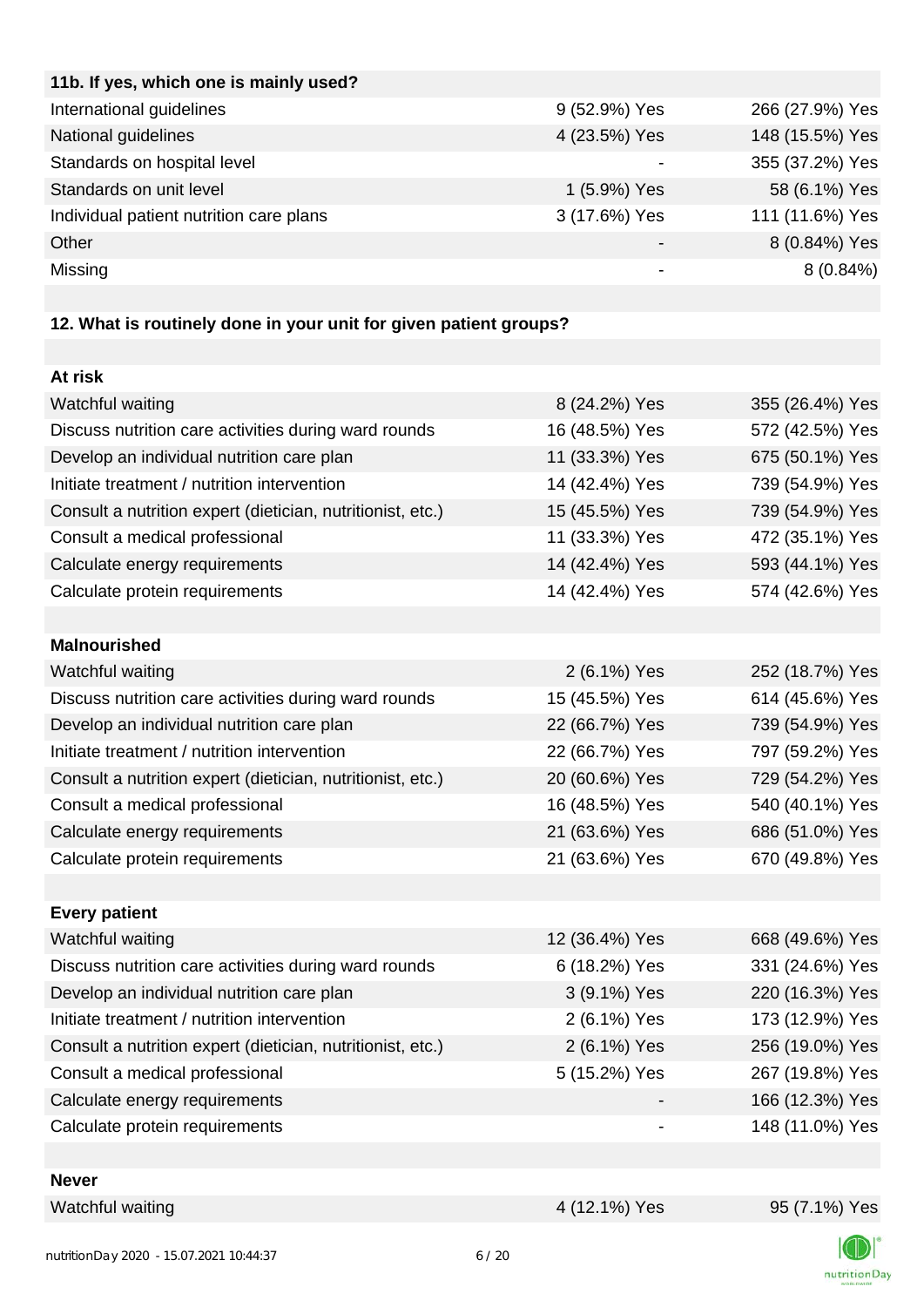| Discuss nutrition care activities during ward rounds               | 1 (3.0%) Yes             | 58 (4.3%) Yes    |
|--------------------------------------------------------------------|--------------------------|------------------|
| Develop an individual nutrition care plan                          |                          | 40 (3.0%) Yes    |
| Initiate treatment / nutrition intervention                        |                          | 22 (1.6%) Yes    |
| Consult a nutrition expert (dietician, nutritionist, etc.)         |                          | 20 (1.5%) Yes    |
| Consult a medical professional                                     | 1 (3.0%) Yes             | 124 (9.2%) Yes   |
| Calculate energy requirements                                      | 1 (3.0%) Yes             | 120 (8.9%) Yes   |
| Calculate protein requirements                                     | 1 (3.0%) Yes             | 139 (10.3%) Yes  |
|                                                                    |                          |                  |
| I do not know                                                      |                          |                  |
| Watchful waiting                                                   | 2 (6.1%) Yes             | 70 (5.2%) Yes    |
| Discuss nutrition care activities during ward rounds               |                          | 49 (3.6%) Yes    |
| Develop an individual nutrition care plan                          |                          | 43 (3.2%) Yes    |
| Initiate treatment / nutrition intervention                        |                          | 37 (2.7%) Yes    |
| Consult a nutrition expert (dietician, nutritionist, etc.)         |                          | 39 (2.9%) Yes    |
| Consult a medical professional                                     |                          | 96 (7.1%) Yes    |
| Calculate energy requirements                                      | 3 (9.1%) Yes             | 68 (5.1%) Yes    |
| Calculate protein requirements                                     | 3 (9.1%) Yes             | 75 (5.6%) Yes    |
|                                                                    |                          |                  |
| 13. When do you routinely weigh your patients?                     |                          |                  |
| at admission                                                       | 15 (45.5%) Yes           | 878 (65.2%) Yes  |
| Within 24 hours                                                    |                          | 203 (15.1%) Yes  |
| Within 48 hours                                                    |                          | 74 (5.5%) Yes    |
| Within 72 hours                                                    | $\overline{\phantom{a}}$ | 32 (2.4%) Yes    |
| Every week                                                         | 2 (6.1%) Yes             | 631 (46.9%) Yes  |
| Occasionally                                                       | 2 (6.1%) Yes             | 153 (11.4%) Yes  |
| When requested                                                     | 19 (57.6%) Yes           | 707 (52.5%) Yes  |
| At discharge                                                       | 3 (9.1%) Yes             | 65 (4.8%) Yes    |
| Never                                                              |                          | 12 (0.89%) Yes   |
| I do not know                                                      |                          | 8 (0.59%) Yes    |
| No answer given                                                    |                          | 64 (4.8%)        |
|                                                                    |                          |                  |
| 14. What do you do to support adequate food intake of patients?    |                          |                  |
| Offer additional meals or in between snacks                        | 20 (60.6%) Yes           | 1043 (77.5%) Yes |
| Offer meal choices                                                 | 8 (24.2%) Yes            | 989 (73.5%) Yes  |
| Offer different portion sizes                                      | 13 (39.4%) Yes           | 900 (66.9%) Yes  |
| Consider food presentation                                         | 4 (12.1%) Yes            | 460 (34.2%) Yes  |
| Change food texture/consistency as needed                          | 17 (51.5%) Yes           | 1106 (82.2%) Yes |
| Consider patient problems with eating and drinking                 | 17 (51.5%) Yes           | 1111 (82.5%) Yes |
| Ensure that mealtimes are undisturbed/protected<br>mealtime policy | 13 (39.4%) Yes           | 399 (29.6%) Yes  |
| Promote positive eating environment                                | 4 (12.1%) Yes            | 493 (36.6%) Yes  |
| Consider cultural/religious preferences                            | 9 (27.3%) Yes            | 999 (74.2%) Yes  |
| Consider patient allergies / intolerances                          | 15 (45.5%) Yes           | 1163 (86.4%) Yes |
| Other                                                              |                          | 101 (7.5%) Yes   |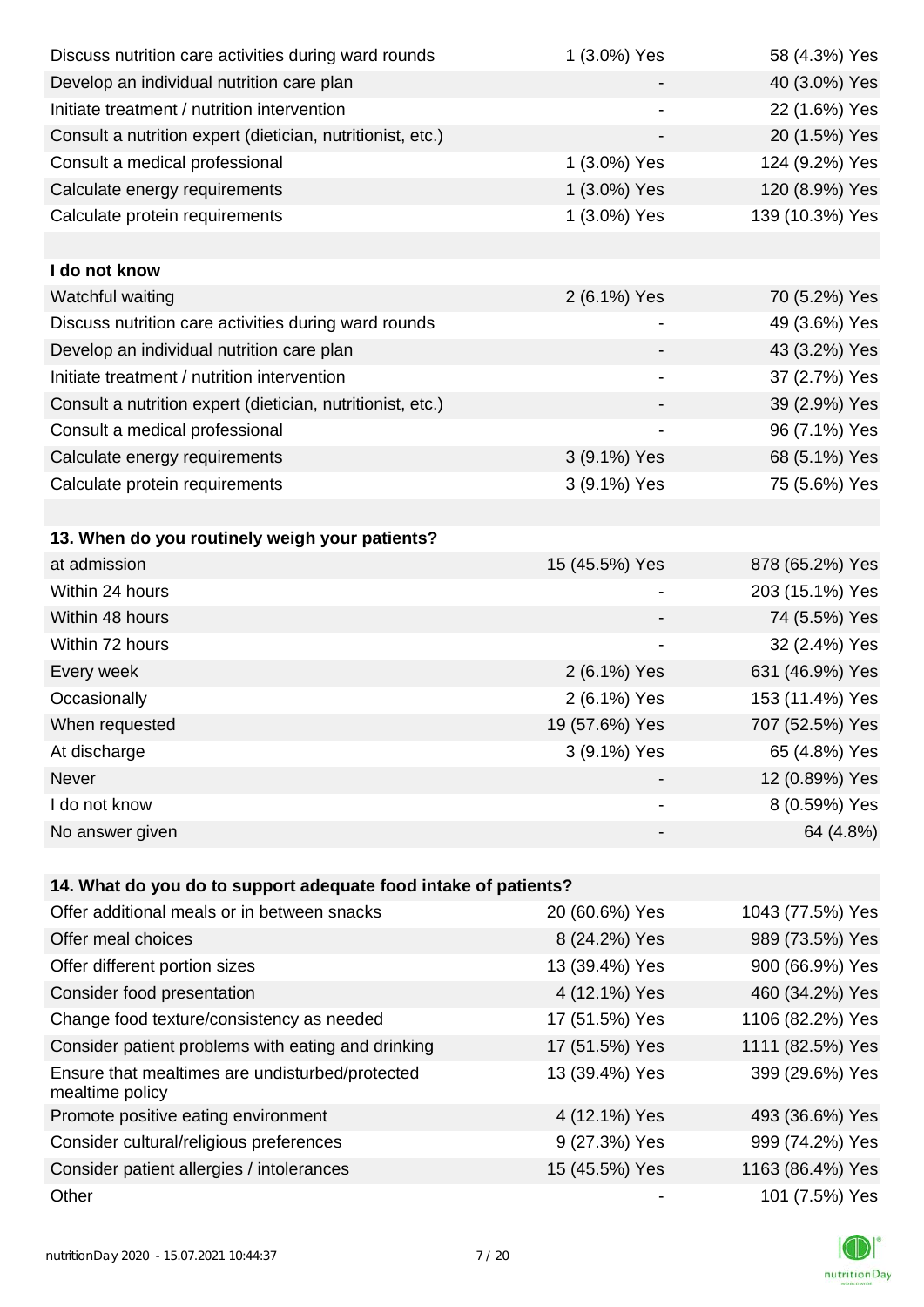| I do not know                                                                        |                | 23 (1.7%) Yes   |
|--------------------------------------------------------------------------------------|----------------|-----------------|
| No answer given                                                                      | 6(18.2%)       | 64 (4.8%)       |
| 15. Which nutrition-related standards or routine activities exist in your unit?      |                |                 |
| Nutrition training is available                                                      | 10 (30.3%) Yes | 772 (57.4%) Yes |
| Reporting of nutrition related information to hospital<br>managers                   | 11 (33.3%) Yes | 544 (40.4%) Yes |
| Quality indicators are recorded and reported to national<br>or regional level        | 6 (18.2%) Yes  | 422 (31.4%) Yes |
| Quality indicators are used for internal benchmarking                                | 4 (12.1%) Yes  | 494 (36.7%) Yes |
| Patient feedback about food and food service is collected<br>using a questionnaire   | 2 (6.1%) Yes   | 805 (59.8%) Yes |
| None                                                                                 | 9 (27.3%) Yes  | 38 (2.8%) Yes   |
| I do not know                                                                        |                | 59 (4.4%) Yes   |
| No answer given                                                                      | 6(18.2%)       | 196 (14.6%)     |
|                                                                                      |                |                 |
| 16. At admission what is asked and documented?                                       |                |                 |
| Change in weight                                                                     | 13 (39.4%) Yes | 985 (73.2%) Yes |
| Eating habits/difficulties                                                           | 13 (39.4%) Yes | 932 (69.2%) Yes |
| Nutrition before admission                                                           | 3 (9.1%) Yes   | 746 (55.4%) Yes |
| None                                                                                 | 7 (21.2%) Yes  | 20 (1.5%) Yes   |
| I do not know                                                                        |                | 39 (2.9%) Yes   |
| No answer given                                                                      | 6(18.2%)       | 196 (14.6%)     |
|                                                                                      |                |                 |
|                                                                                      |                |                 |
| 17. On what forms is there a specific part about eating, nutrition or malnutrition?  |                |                 |
|                                                                                      |                |                 |
| a. Patient Record has a section for                                                  |                |                 |
| indicating if the patient is malnourished or at risk of<br>malnutrition              | 8 (24.2%) Yes  | 965 (71.7%) Yes |
| nutrition treatment                                                                  | 10 (30.3%) Yes | 759 (56.4%) Yes |
| None                                                                                 | 13 (39.4%) Yes | 53 (3.9%) Yes   |
| I do not know                                                                        |                | 40 (3.0%) Yes   |
| b. Discharge Letter                                                                  |                |                 |
| summarizes nutrition treatment received during stay                                  | 18 (54.5%) Yes | 573 (42.6%) Yes |
| makes future nutrition-related recommendations                                       |                |                 |
| None                                                                                 | 17 (51.5%) Yes | 775 (57.6%) Yes |
|                                                                                      | 4 (12.1%) Yes  | 112 (8.3%) Yes  |
| I do not know                                                                        |                | 136 (10.1%) Yes |
| 18. Do you provide brochures about malnutrition to<br>at risk/malnourished patients? | 7 (26.9%) Yes  | 475 (44.9%) Yes |
|                                                                                      |                |                 |
| 19. Who filled in this sheet?                                                        |                |                 |
| Head staff                                                                           | 4 (12.1%) Yes  | 369 (27.4%) Yes |
| Dietician                                                                            | 2 (6.1%) Yes   | 641 (47.6%) Yes |
| <b>Nurse</b>                                                                         | 9 (27.3%) Yes  | 339 (25.2%) Yes |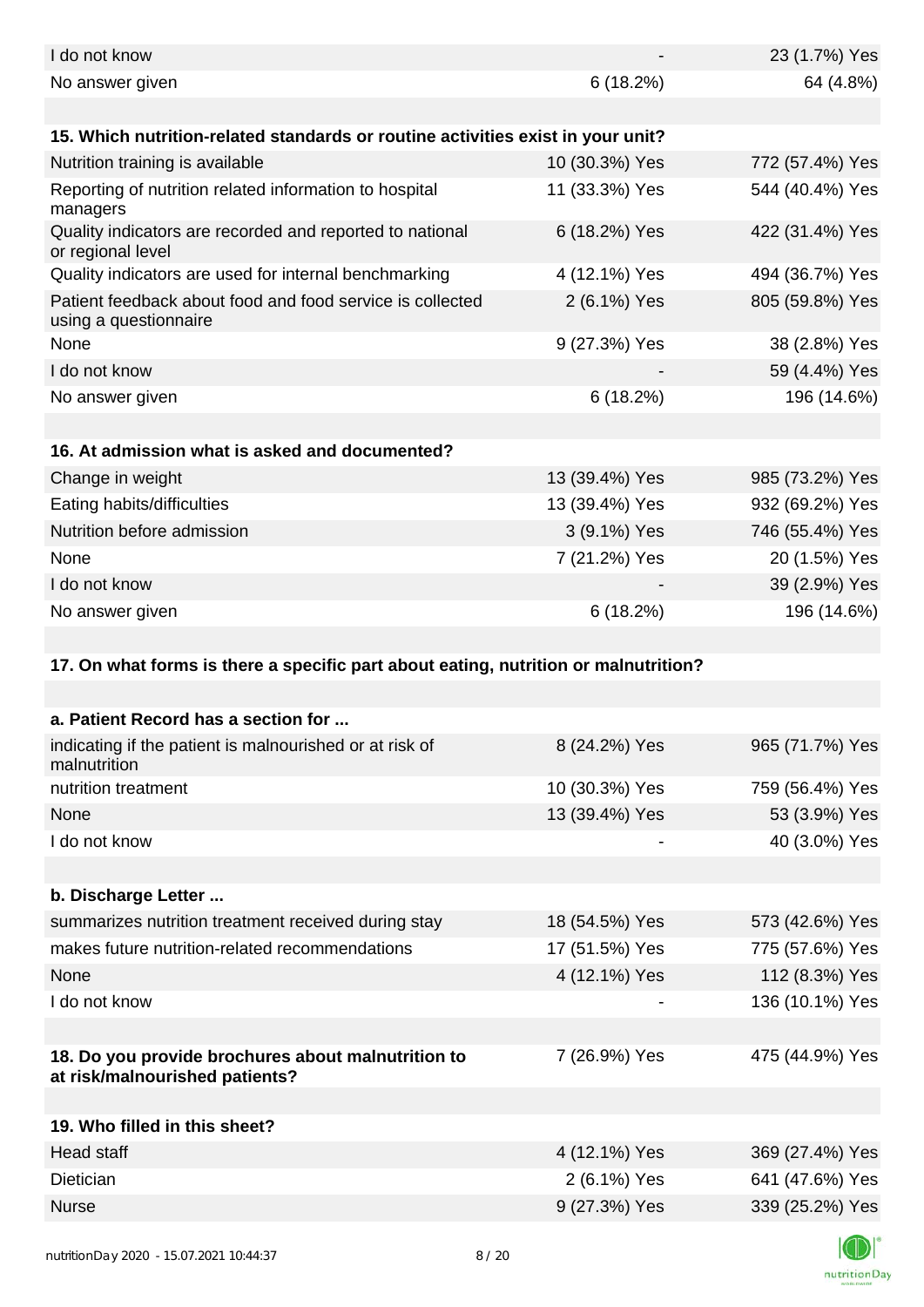| Physician            | 5 (15.2%) Yes            | 140 (10.4%) Yes |
|----------------------|--------------------------|-----------------|
| Administrative staff | 1 (3.0%) Yes             | 22 (1.6%) Yes   |
| Other                | 11 (33.3%) Yes           | 87 (6.5%) Yes   |
| None                 | $\overline{\phantom{0}}$ |                 |
| I do not know        | $\,$                     | 16 (1.2%) Yes   |

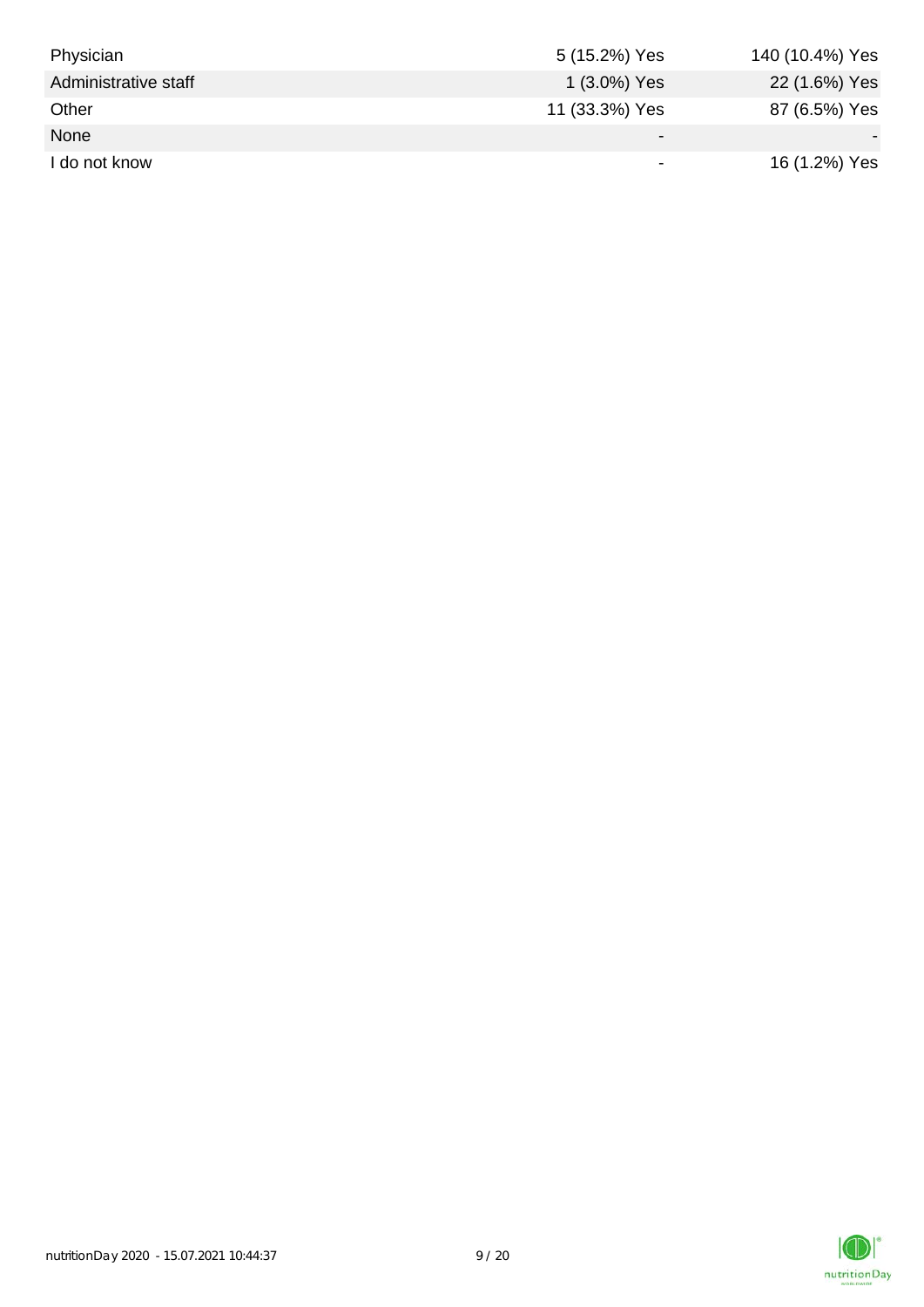|                                                                                         | <b>YOUR RESULTS</b> | <b>REFERENCE RESULTS</b> |
|-----------------------------------------------------------------------------------------|---------------------|--------------------------|
|                                                                                         |                     |                          |
| Total                                                                                   | 255                 | 24938                    |
| Age                                                                                     | 56 [43-66]          | 67 [52-79]               |
| Female                                                                                  | 97 (38.0%)          | 12350 (49.5%)            |
| Weight                                                                                  | $58.7 \pm 12.9$     | 70.6±18.8                |
| Height                                                                                  | $160 + 8$           | $166 + 10$               |
| <b>BMI</b>                                                                              | $22.9 + 4.4$        | $25.6 + 5.9$             |
|                                                                                         |                     |                          |
| 1. This hospital admission was                                                          |                     |                          |
| planned                                                                                 | 93 (36.5%)          | 8897 (35.7%)             |
| an emergency                                                                            | 159 (62.4%)         | 14095 (56.5%)            |
| I do not know                                                                           | $3(1.2\%)$          | 1946 (7.8%)              |
| No answer given                                                                         |                     |                          |
|                                                                                         |                     |                          |
| 2a. Diagnosis at admission                                                              |                     |                          |
| 0100 Infectious and parasitic diseases                                                  | 61 (23.9%)          | 2401 (9.6%)              |
| 0200 Neoplasms                                                                          | 43 (16.9%)          | 4540 (18.2%)             |
| 0300 Blood and bloodforming organs and the immune<br>mechanism                          | 9(3.5%)             | 1745 (7.0%)              |
| 0400 Endocrine, nutritional and metabolic diseases                                      | 36 (14.1%)          | 3135 (12.6%)             |
| 0500 Mental health                                                                      | $3(1.2\%)$          | 1229 (4.9%)              |
| 0600 Nervous system                                                                     | 12 (4.7%)           | 2384 (9.6%)              |
| 0700 Eye and adnexa                                                                     |                     | 314 (1.3%)               |
| 0800 Ear and mastoid process                                                            | 1(0.39%)            | 143 (0.57%)              |
| 0900 Circulatory system                                                                 | 36 (14.1%)          | 5456 (21.9%)             |
| 1000 Respiratory system                                                                 | 32 (12.5%)          | 3828 (15.4%)             |
| 1100 Digestive system                                                                   | 56 (22.0%)          | 6160 (24.7%)             |
| 1200 Skin and subcutaneous tissue                                                       | 22 (8.6%)           | 1185 (4.8%)              |
| 1300 Musculoskeletal system and connective tissue                                       | 28 (11.0%)          | 4086 (16.4%)             |
| 1400 Genitourinary system                                                               | 22 (8.6%)           | 2781 (11.2%)             |
| 1500 Pregnancy, childbirth and the puerperium                                           | 19 (7.5%)           | 294 (1.2%)               |
| 1600 Conditions originating in the perinatal period                                     |                     | 55 (0.22%)               |
| 1700 Congenital/chromosomal abnormalities                                               |                     | 57 (0.23%)               |
| 1800 Symptoms, signs, abnormal clinical/lab findings                                    | 7(2.7%)             | 1374 (5.5%)              |
| 1900 Injury, poisoning                                                                  | 14 (5.5%)           | 699 (2.8%)               |
| 2000 External causes of morbidity and mortality (e.g.<br>transport accidents, assaults) | 6(2.4%)             | 760 (3.0%)               |
| 2100 Factors influencing health status and contact with<br>health services              | 1(0.39%)            | 967 (3.9%)               |
| No answer given                                                                         |                     |                          |

### **3. Which conditions/comorbidities does this patient have?**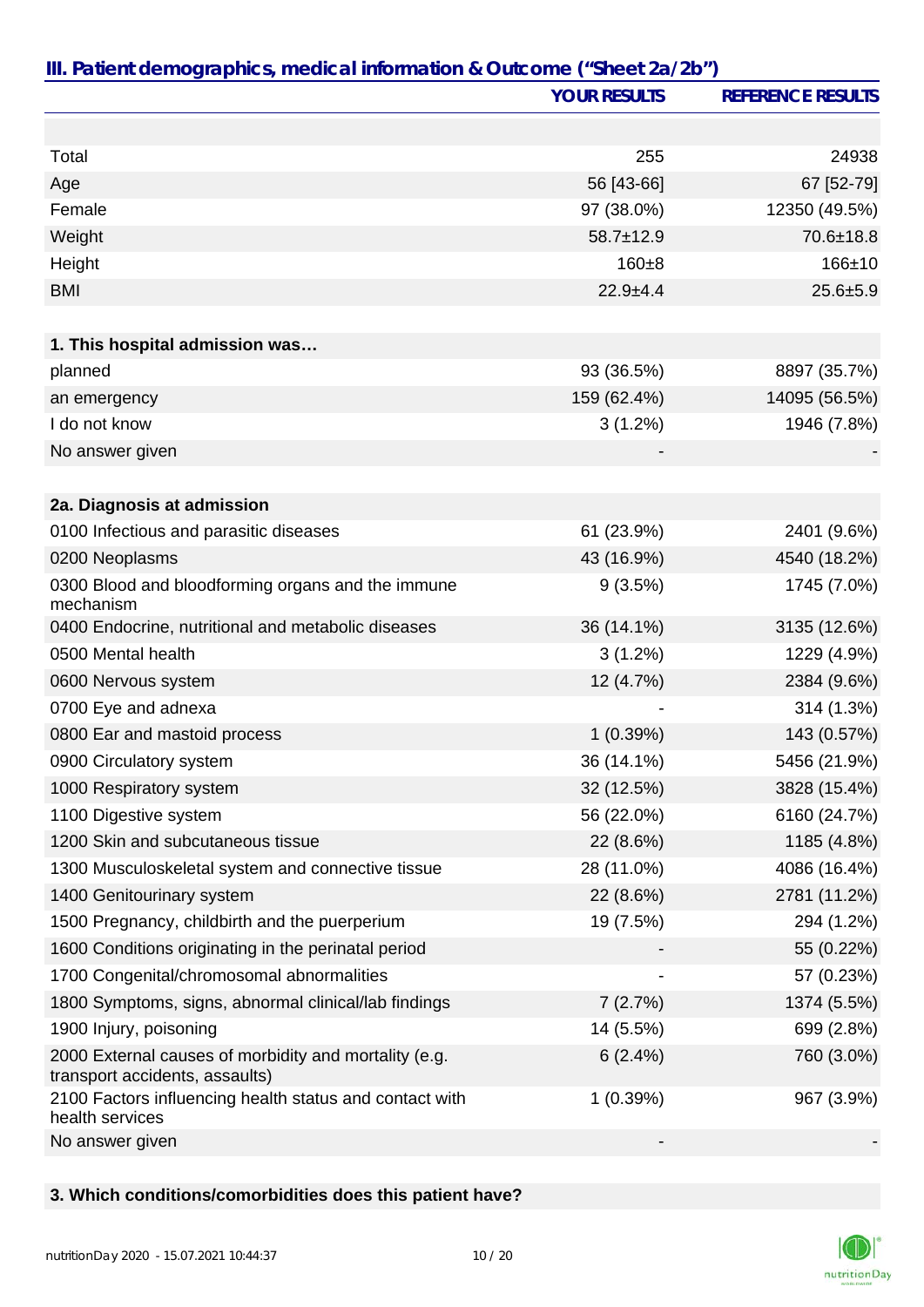| Cardiac insufficiency                                | 24 (10.8%)  | 4815 (20.0%)  |
|------------------------------------------------------|-------------|---------------|
| Myocardial infarction                                | 12 (5.4%)   | 1295 (5.4%)   |
| Chronic lung disease                                 | 26 (11.6%)  | 3095 (12.9%)  |
| Cerebral vascular disease                            | 25 (11.2%)  | 2104 (8.8%)   |
| Peripheral vascular disease                          | 20 (9.1%)   | 2576 (10.7%)  |
| Chronic liver disease                                | 7(3.2%)     | 1387 (5.8%)   |
| Chronic kidney disease                               | 24 (10.9%)  | 2780 (11.6%)  |
| <b>Diabetes</b>                                      | 103 (44.8%) | 5493 (22.8%)  |
| Cancer                                               | 38 (17.7%)  | 5291 (22.0%)  |
| Infection                                            | 58 (26.0%)  | 3401 (14.2%)  |
| Dementia                                             | $3(1.4\%)$  | 1201 (5.0%)   |
| Major depressive disorder                            | 1(0.47%)    | 1146 (4.8%)   |
| Other chronic mental disorder                        | $4(1.9\%)$  | 1129 (4.7%)   |
| Other chronic disease                                | 38 (17.5%)  | 6182 (25.7%)  |
| None                                                 | 45 (17.6%)  | 4918 (19.7%)  |
|                                                      |             |               |
| 4a. Previous operation during this hospital stay     |             |               |
| Yes, planned                                         | 42 (16.5%)  | 4588 (18.4%)  |
| Yes, acute                                           | 30 (11.8%)  | 1540 (6.2%)   |
| <b>No</b>                                            | 181 (71.0%) | 15619 (62.6%) |
| I do not know                                        | 1(0.39%)    | 235 (0.94%)   |
| Missing                                              | 1(0.39%)    | 2956 (11.9%)  |
|                                                      |             |               |
| Days since operation                                 | $6[2-10]$   | 4 [1-13]      |
|                                                      |             |               |
| 4b. Planned operation during this hospital stay      |             |               |
| Yes, today or tomorrow                               | 15 (5.9%)   | 1928 (7.7%)   |
| Yes, later                                           | 29 (11.4%)  | 1364 (5.5%)   |
| No                                                   | 197 (77.3%) | 17466 (70.0%) |
| I do not know                                        | $8(3.1\%)$  | 777 (3.1%)    |
| Missing                                              | 6(2.4%)     | 3403 (13.6%)  |
|                                                      |             |               |
| 5. Previous ICU admission during this hospital stay? | 20 (7.8%)   | 2367 (10.6%)  |
| (Yes)                                                |             |               |
|                                                      |             |               |
| 6. Is this patient terminally ill?                   | 12 (4.7%)   | 1518 (6.1%)   |
|                                                      |             |               |
| 7. Fluid status                                      |             |               |
| Normal                                               | 214 (83.9%) | 19053 (76.4%) |
| Overloaded                                           | $8(3.1\%)$  | 1296 (5.2%)   |
| Dehydrated                                           | 31 (12.2%)  | 1231 (4.9%)   |
| I do not know                                        | 2(0.78%)    | 3358 (13.5%)  |
| Missing                                              |             |               |

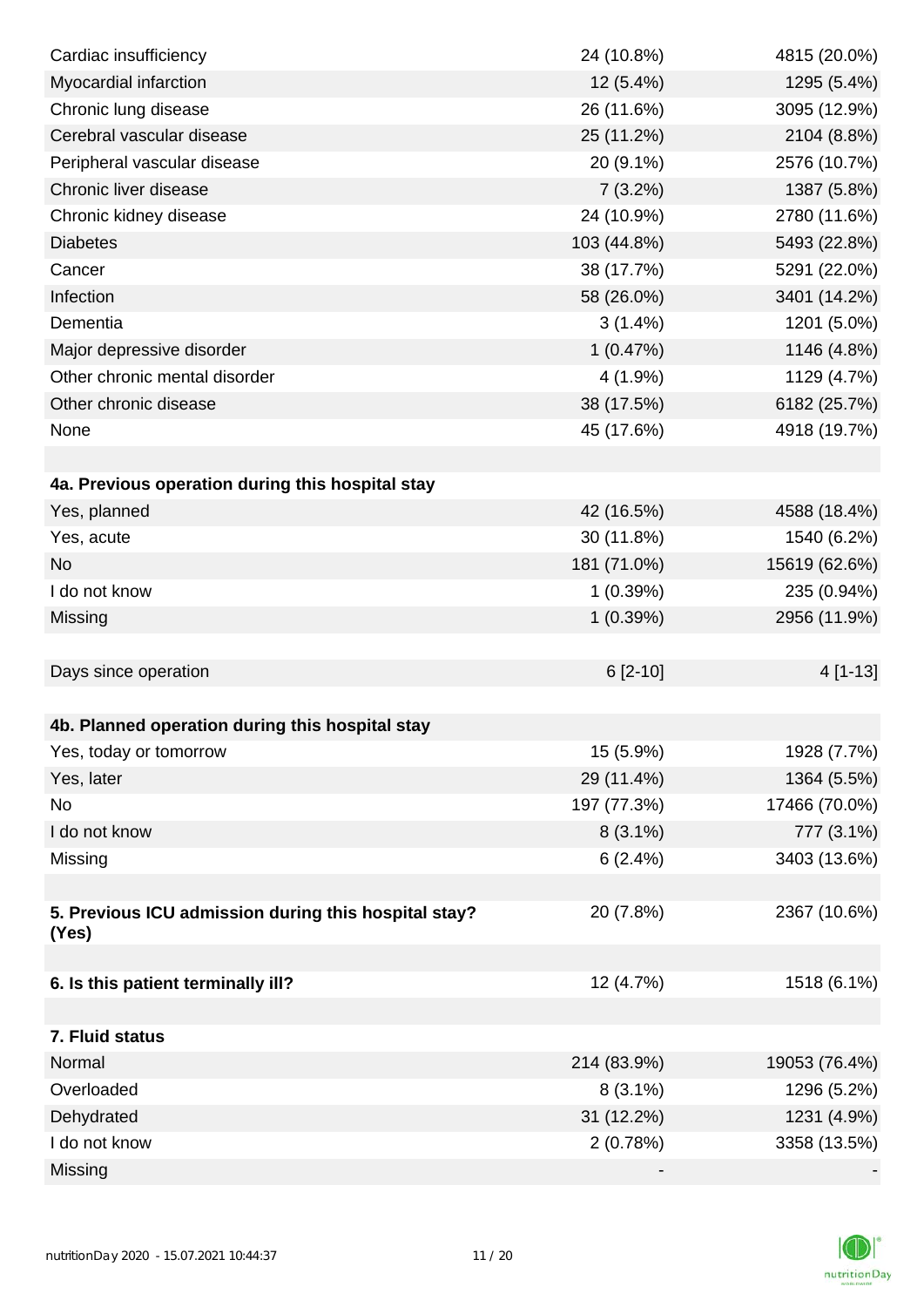| 8. Number of different medications planned                                               |             |               |
|------------------------------------------------------------------------------------------|-------------|---------------|
| Oral                                                                                     | $4[3-6]$    | $5[2-8]$      |
| Other                                                                                    | $2[1-3]$    | $2[1-4]$      |
|                                                                                          |             |               |
| 9. Was this patient identified as malnourished or at risk of malnutrition?               |             |               |
| Malnourished                                                                             | 49 (19.2%)  | 3162 (12.7%)  |
| At risk                                                                                  | 79 (31.0%)  | 4616 (18.5%)  |
| <b>No</b>                                                                                | 121 (47.5%) | 15318 (61.4%) |
| I do not know                                                                            | 6(2.4%)     | 1842 (7.4%)   |
| Missing                                                                                  |             |               |
|                                                                                          |             |               |
| 10. IV Fluids                                                                            |             |               |
| Electrolyte solution (NaCl, Ringers lactate, etc)                                        | 101 (39.6%) | 8176 (32.8%)  |
| 5% Glucose solution                                                                      | 2(0.78%)    | 2128 (8.5%)   |
|                                                                                          |             |               |
| 11. Number of ONS drinks planned                                                         | $1$ [0-2]   | $0[0-0]$      |
|                                                                                          |             |               |
| 12. Nutrition intake                                                                     |             |               |
| Regular hospital food                                                                    | 112 (43.9%) | 15131 (60.7%) |
| Fortified/enriched hospital food                                                         | 68 (26.7%)  | 3290 (13.2%)  |
| Protein/energy supplement (e.g. ONS drinks)                                              | 101 (39.6%) | 4070 (16.3%)  |
| <b>Enteral nutrition</b>                                                                 | 44 (17.3%)  | 1106 (4.4%)   |
| Parenteral nutrition                                                                     | 4(1.6%)     | 1022 (4.1%)   |
| Special diet                                                                             | 110 (43.1%) | 7501 (30.1%)  |
| None                                                                                     | 13 (5.1%)   | 982 (3.9%)    |
|                                                                                          |             |               |
| 13a. All lines and Tubes                                                                 |             |               |
| <b>Central Venous</b>                                                                    | 6(2.4%)     | 2136 (9.6%)   |
| Peripheral venous access                                                                 | 165 (64.7%) | 11129 (49.9%) |
| Nasogastric                                                                              | 28 (11.0%)  | 528 (2.4%)    |
| Nasojejunal                                                                              | 1(0.39%)    | 115 (0.52%)   |
| Nasoduadenal                                                                             |             | 82 (0.37%)    |
| Enterostoma                                                                              |             | 100 (0.45%)   |
| Percutaneous endoscopy/surgical gastrostomy                                              | 4(1.6%)     | 216 (0.97%)   |
| Percutaneous endoscopy/surgical jejunostomy                                              | $5(2.0\%)$  | 91 (0.41%)    |
| None                                                                                     | 81 (31.8%)  | 11685 (46.9%) |
|                                                                                          |             |               |
| 13b. Were there complications with nutrition related lines<br>and tubes since admission? |             |               |
| Yes, previously                                                                          | $8(3.1\%)$  | 352 (1.4%)    |
| Yes, ongoing                                                                             | $5(2.0\%)$  | 210 (0.84%)   |
| <b>No</b>                                                                                | 229 (89.8%) | 18650 (74.8%) |
| I do not know                                                                            | 1(0.39%)    | 2030 (8.1%)   |
| Missing                                                                                  | 12 (4.7%)   | 3696 (14.8%)  |

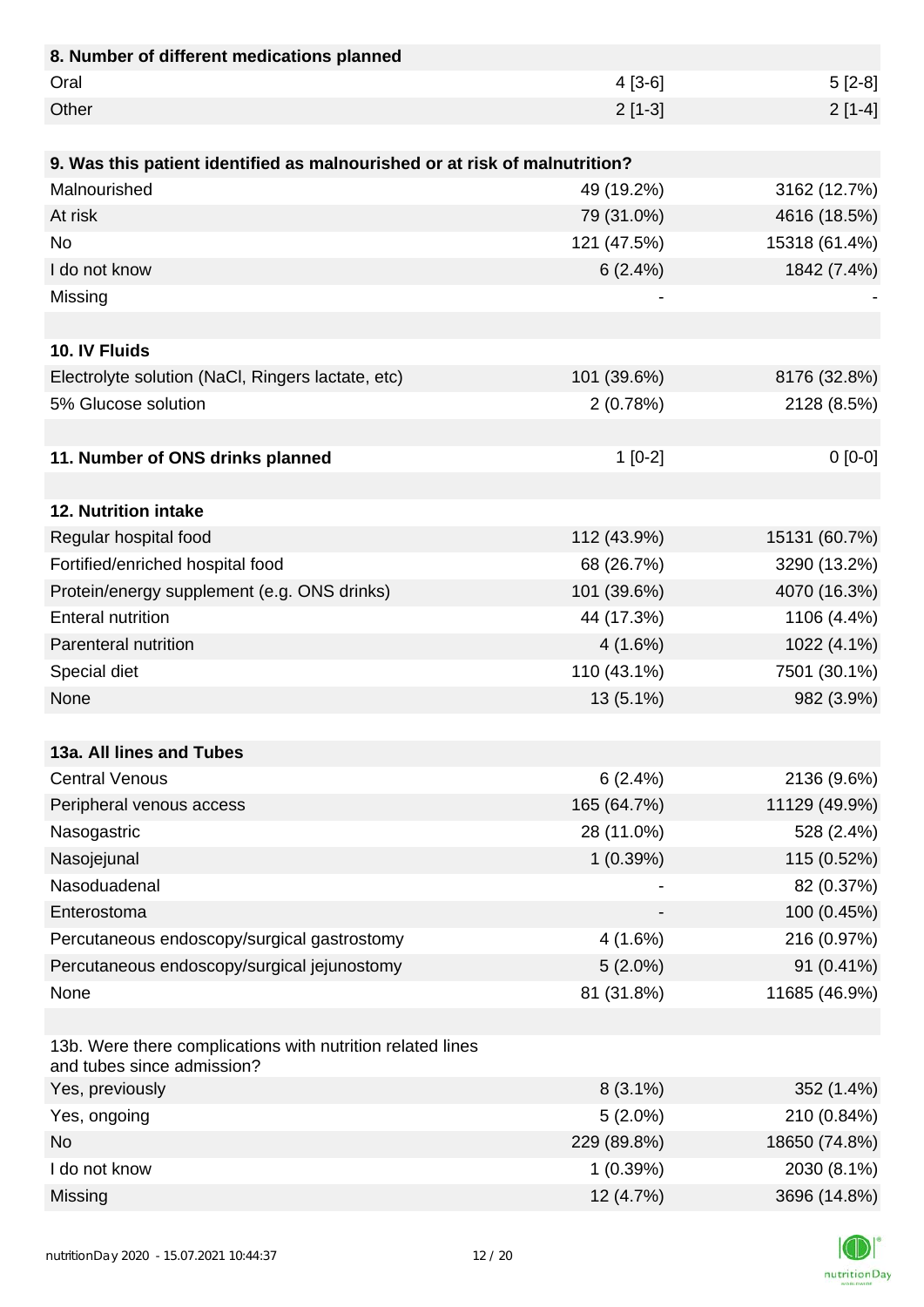| 14. Please indicate if any of the following was done for this patient since admission |             |               |
|---------------------------------------------------------------------------------------|-------------|---------------|
| Energy requirements were determined                                                   | 149 (58.4%) | 8591 (38.5%)  |
| Protein requirements were determined                                                  | 148 (58.0%) | 7723 (34.6%)  |
| Food/Nutrition intake was recorded in the patient record                              | 147 (57.6%) | 9521 (42.7%)  |
| Nutrition treatment plan was developed                                                | 154 (60.4%) | 8177 (36.6%)  |
| Nutrition expert was consulted                                                        | 145 (56.9%) | 8667 (38.8%)  |
| Malnutrition status is recorded in the patient record                                 | 114 (44.7%) | 7448 (33.4%)  |
| None                                                                                  |             |               |
|                                                                                       |             |               |
| 15a. Energy goal                                                                      |             |               |
| $< 500$ kcal                                                                          | 4(1.6%)     | 783 (3.1%)    |
| 500-999 kcal                                                                          | $3(1.2\%)$  | 194 (0.78%)   |
| 1000-1499 kcal                                                                        | 74 (29.0%)  | 1956 (7.8%)   |
| 1500-1999 kcal                                                                        | 106 (41.6%) | 7632 (30.6%)  |
| >=2000 kcal                                                                           | 14 (5.5%)   | 2380 (9.5%)   |
| Not determined                                                                        | 49 (19.2%)  | 7419 (29.7%)  |
| I do not know                                                                         | $5(2.0\%)$  | 1959 (7.9%)   |
| Missing                                                                               |             | 2615 (10.5%)  |
|                                                                                       |             |               |
| 15b. Energy intake                                                                    |             |               |
| $< 500$ kcal                                                                          | 10 (3.9%)   | 1316 (5.3%)   |
| 500-999 kcal                                                                          | 39 (15.3%)  | 938 (3.8%)    |
| 1000-1499 kcal                                                                        | 80 (31.4%)  | 2996 (12.0%)  |
| 1500-1999 kcal                                                                        | 71 (27.8%)  | 5568 (22.3%)  |
| >=2000 kcal                                                                           | 9(3.5%)     | 1218 (4.9%)   |
| Not determined                                                                        | 38 (14.9%)  | 7394 (29.6%)  |
| I do not know                                                                         | $8(3.1\%)$  | 2893 (11.6%)  |
| Missing                                                                               |             | 2615 (10.5%)  |
|                                                                                       |             |               |
| 16. Since admission, this patient's health status has                                 |             |               |
| Improved                                                                              | 145 (56.9%) | 11443 (45.9%) |
| Deteriorated                                                                          | 14 (5.5%)   | 1219 (4.9%)   |
| Remained the same                                                                     | 81 (31.8%)  | 6079 (24.4%)  |
| This patient has just been admitted                                                   | 12 (4.7%)   | 1466 (5.9%)   |
| I do not know                                                                         | $3(1.2\%)$  | 2116 (8.5%)   |
| Missing                                                                               |             | 2615 (10.5%)  |
|                                                                                       |             |               |
| Length of hospital stay (days)                                                        | 12 [7-24]   | 12 [6-23]     |
|                                                                                       |             |               |
| <b>Outcome Code</b>                                                                   |             |               |
| 1= Still in the hospital                                                              | $8(3.1\%)$  | 2515 (10.1%)  |
| 2= Transferred to another hospital                                                    | 4 (1.6%)    | 534 (2.1%)    |
| 3= Transferred to long term care                                                      | 4(1.6%)     | 1049 (4.2%)   |
|                                                                                       |             |               |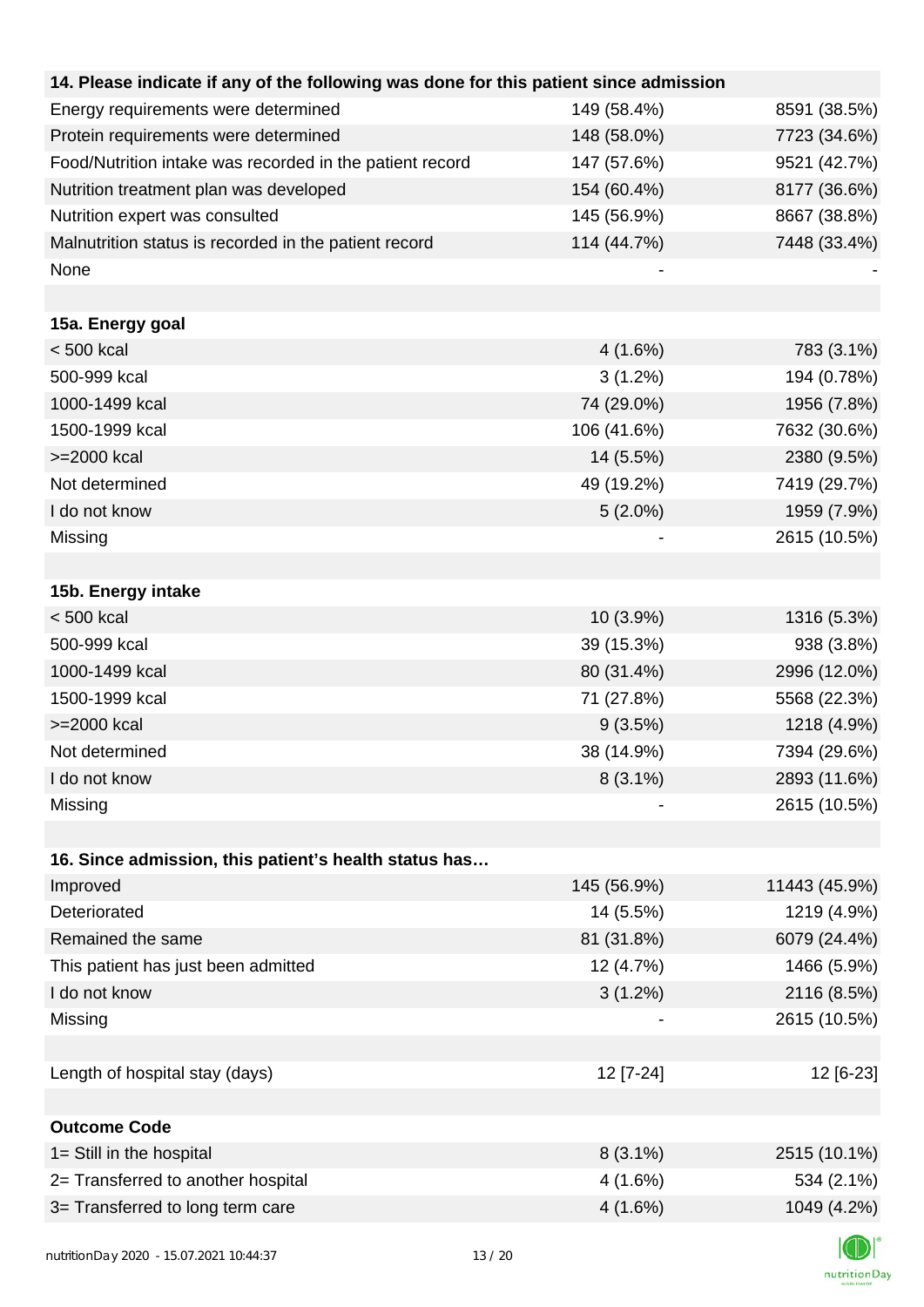| 4= Rehabilitation                    | 2(0.78%)    | 871 (3.5%)    |
|--------------------------------------|-------------|---------------|
| 5= Discharged home                   | 138 (54.1%) | 18594 (74.6%) |
| $6 = Death$                          | 4(1.6%)     | 785 (3.1%)    |
| $7 = Others$                         |             | 410 (1.6%)    |
| Missing                              | 95 (37.3%)  | 180 (0.72%)   |
|                                      |             |               |
| <b>Readmitted since ND</b>           |             |               |
| $1 = No$                             | 94 (61.8%)  | 16760 (76.8%) |
| 2= Yes, same hospital planned        | 23 (15.1%)  | 1458 (6.7%)   |
| 3= Yes, same hospital unplanned      | 6(3.9%)     | 1363 (6.2%)   |
| 4= Yes, different hospital planned   | 1(0.66%)    | 114 (0.52%)   |
| 5= Yes, different hospital unplanned | 1(0.66%)    | 114 (0.52%)   |
| 6= Unknown                           | 2(1.3%)     | 481 (2.2%)    |
| <b>Missing</b>                       | 23 (15.1%)  | 1471 (6.7%)   |

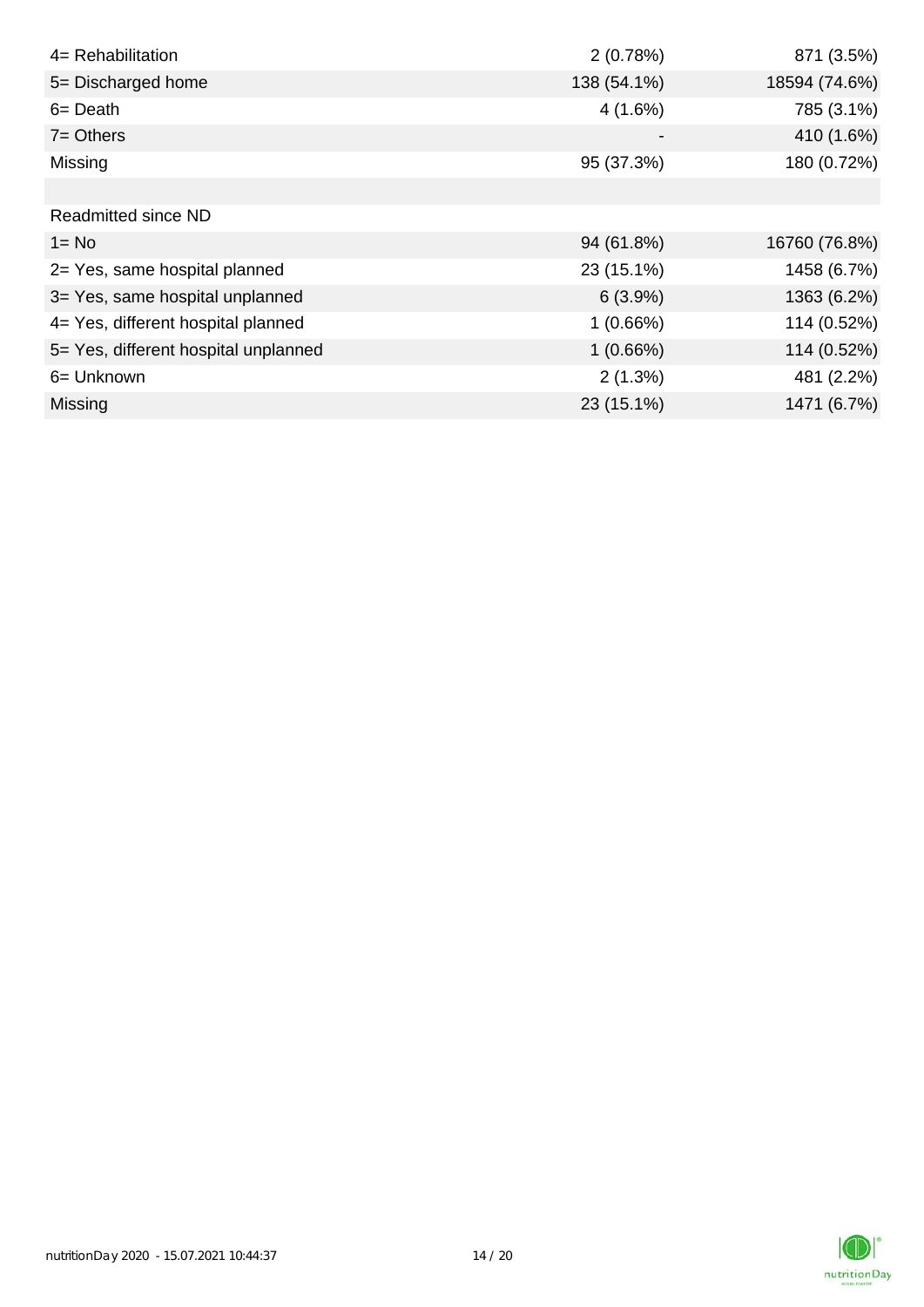|                                                                                   | <b>YOUR RESULTS</b> | <b>REFERENCE RESULTS</b> |
|-----------------------------------------------------------------------------------|---------------------|--------------------------|
|                                                                                   |                     |                          |
| 1. What are your typical dietary habits?                                          |                     |                          |
| No special dietary habits                                                         | 178 (70.6%)         | 15402 (63.5%)            |
| I am vegetarian                                                                   | 17 (6.7%)           | 445 (1.8%)               |
| I adhee to a vegan diet                                                           | $1(0.40\%)$         | 160 (0.66%)              |
| I eat gluten-free diet                                                            |                     | 204 (0.84%)              |
| I avoid added sugars                                                              | 45 (17.9%)          | 3626 (14.9%)             |
| I avoid carbohydrates                                                             | 4(1.6%)             | 1383 (5.7%)              |
| I eat a low fat-diet                                                              | 31 (12.3%)          | 2463 (10.2%)             |
| I am lactose intolerant                                                           | $3(1.2\%)$          | 809 (3.3%)               |
| Other special diet due to intolerances/allergies                                  | $8(3.2\%)$          | 416 (1.7%)               |
| Other                                                                             | $3(1.2\%)$          | 1608 (6.6%)              |
| No answer given                                                                   |                     | 2801 (11.5%)             |
| 2. Where did you live before your current hospital admission?                     |                     |                          |
| At home                                                                           | 228 (90.5%)         | 19123 (78.8%)            |
| In a nursing home or other live-in facility                                       | 2(0.79%)            | 762 (3.1%)               |
| I was transferred from another hospital                                           | 17 (6.7%)           | 1370 (5.6%)              |
| Other                                                                             | 4(1.6%)             | 330 (1.4%)               |
| Missing                                                                           | $1(0.40\%)$         | 2674 (11.0%)             |
|                                                                                   |                     |                          |
| 3. In general, are you able to walk?                                              |                     |                          |
| Yes                                                                               | 195 (77.4%)         | 13831 (57.0%)            |
| Yes, with someone's help                                                          | 29 (11.5%)          | 2252 (9.3%)              |
| Yes, independently using a cane, walker, or crutches                              | 7(2.8%)             | 3228 (13.3%)             |
| No, I have a wheelchair                                                           | 9(3.6%)             | 852 (3.5%)               |
| No, I am bedridden                                                                | 10 (4.0%)           | 1317 (5.4%)              |
| Missing                                                                           | 2(0.79%)            | 2779 (11.5%)             |
| 4. In general, how would you say your health is?                                  |                     |                          |
| Very good                                                                         | $11(4.4\%)$         | 1712 (7.1%)              |
| Good                                                                              | 79 (31.3%)          | 7821 (32.2%)             |
| Fair                                                                              | 89 (35.3%)          | 8148 (33.6%)             |
| Poor                                                                              | 70 (27.8%)          | 3099 (12.8%)             |
| Very poor                                                                         | 2(0.79%)            | 710 (2.9%)               |
| Missing                                                                           | $1(0.40\%)$         | 2769 (11.4%)             |
| 5. Over the last 12 months prior to your current hospital admission approximately |                     |                          |
| how many times have you seen a doctor?                                            | $A$ IO 01           | F <sub>10</sub> 101      |

| how many times have you seen a doctor?                                               | $4$ [2-8] | $5$ [2-10] |
|--------------------------------------------------------------------------------------|-----------|------------|
| how many times have you been admitted to the<br>hospital (Emergency room, any ward)? | $1$ [0-2] | $1$ [0-2]  |

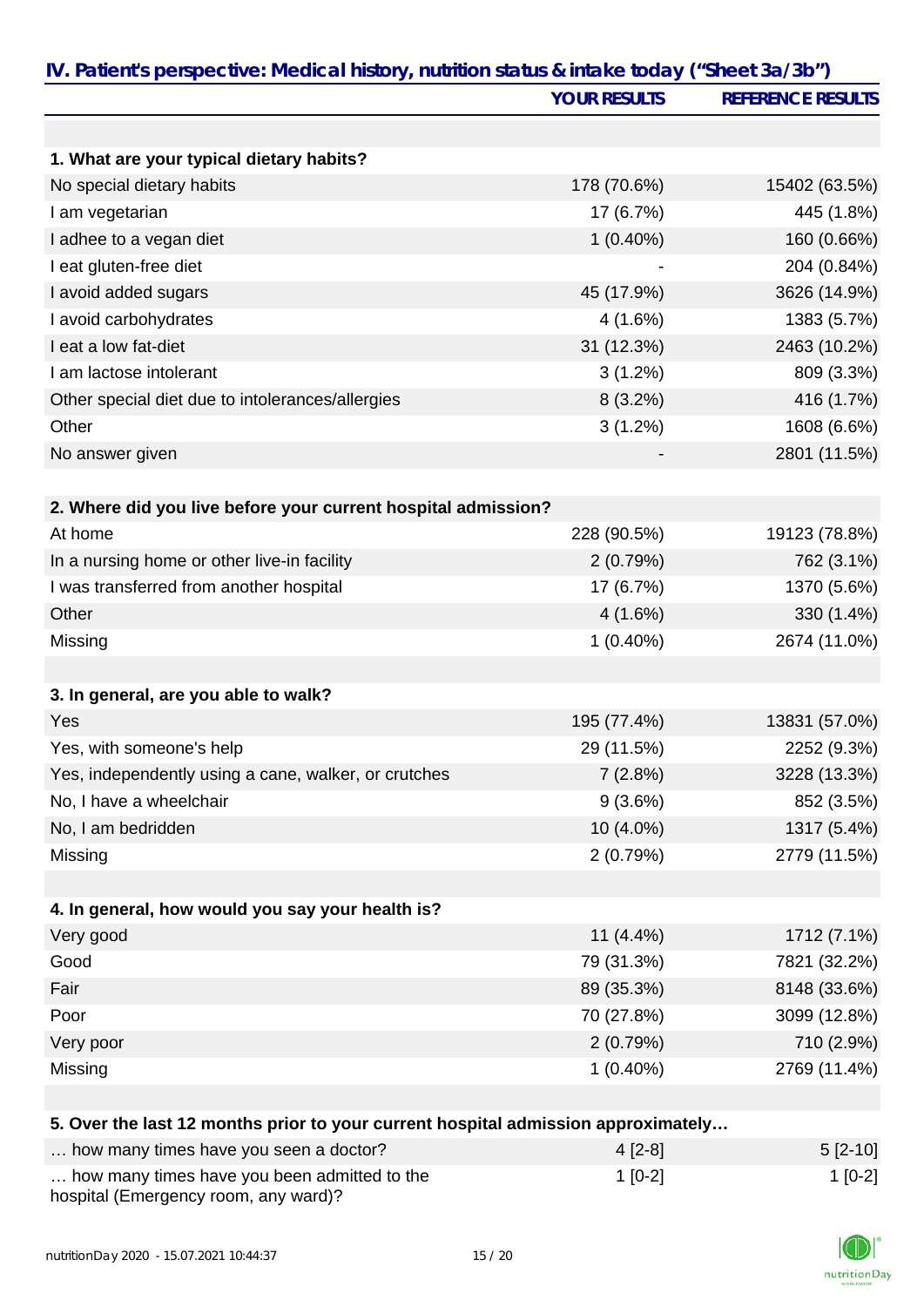| how many nights in total have you spent in hospital? | $3[0-9]$ | 6 [0-16] |
|------------------------------------------------------|----------|----------|
|                                                      |          |          |

| 6. How many different medications do you take routinely each day (prior to hospitalisation)? |             |               |
|----------------------------------------------------------------------------------------------|-------------|---------------|
| $1 - 2$                                                                                      | 49 (19.4%)  | 4416 (18.2%)  |
| $3-5$                                                                                        | 81 (32.1%)  | 5773 (23.8%)  |
| More than 5                                                                                  | 54 (21.4%)  | 6835 (28.2%)  |
| None                                                                                         | 62 (24.6%)  | 3630 (15.0%)  |
| I do not know                                                                                | 4(1.6%)     | 820 (3.4%)    |
| Missing                                                                                      | 2(0.79%)    | 2785 (11.5%)  |
| 7. Do you have health insurance?                                                             |             |               |
| Yes, private insurance only                                                                  | 22 (8.7%)   | 3823 (15.8%)  |
| Yes, public insurance only                                                                   | $5(2.0\%)$  | 11203 (46.2%) |
| Yes, both                                                                                    | $1(0.40\%)$ | 2662 (11.0%)  |
| None                                                                                         | 221 (87.7%) | 2485 (10.2%)  |
| I prefer not to answer                                                                       | 2(0.79%)    | 986 (4.1%)    |
| Missing                                                                                      | $1(0.40\%)$ | 3100 (12.8%)  |
|                                                                                              |             |               |
| 8. What was your weight 5 years ago?                                                         | 64 [55-71]  | 72 [62-85]    |
| I do not know                                                                                | 151 (59.9%) | 5440 (22.4%)  |
|                                                                                              |             |               |
| 9a. Have you lost weight within the last 3 months?                                           |             |               |
| Yes, intentionally                                                                           | 6(2.4%)     | 2202 (9.1%)   |
| Yes, unintentionally                                                                         | 98 (38.9%)  | 9411 (38.8%)  |
| No, my weight stayed the same                                                                | 70 (27.8%)  | 7247 (29.9%)  |
| No, I gained weight                                                                          | 34 (13.5%)  | 2760 (11.4%)  |
| I do not know                                                                                | 44 (17.5%)  | 2195 (9.0%)   |
| Missing                                                                                      |             | 444 (1.8%)    |
| 9b. If yes, how many kg did you lose?                                                        | $10[5-10]$  | $6[4-10]$     |
| I do not know                                                                                | 48 (46.2%)  | 1851 (15.9%)  |
|                                                                                              |             |               |
| 10. Did you know about your hospitalisation two days<br>before admission? (Yes)              | 100 (41.8%) | 8227 (39.7%)  |
|                                                                                              |             |               |
| 11. Please indicate if you                                                                   |             |               |
| were weighed at admission                                                                    | 121 (48.4%) | 12540 (58.3%) |
| were informed about your nutrition status                                                    | 79 (31.5%)  | 7803 (36.5%)  |
| were informed about nutrition care options                                                   | 96 (38.6%)  | 7174 (33.6%)  |
| received special nutrition care                                                              | 140 (56.0%) | 6955 (32.7%)  |
|                                                                                              |             |               |
| 12 How well have you eaten in the week before you were admitted to the hospital?             |             |               |

| <b>IZ. How well have you eaten in the week before you were admitted to the hospital?</b> |               |               |
|------------------------------------------------------------------------------------------|---------------|---------------|
| More than normal                                                                         | $15(6.0\%)$   | 1099 (4.5%)   |
| Normal                                                                                   | $127(50.4\%)$ | 14509 (60.0%) |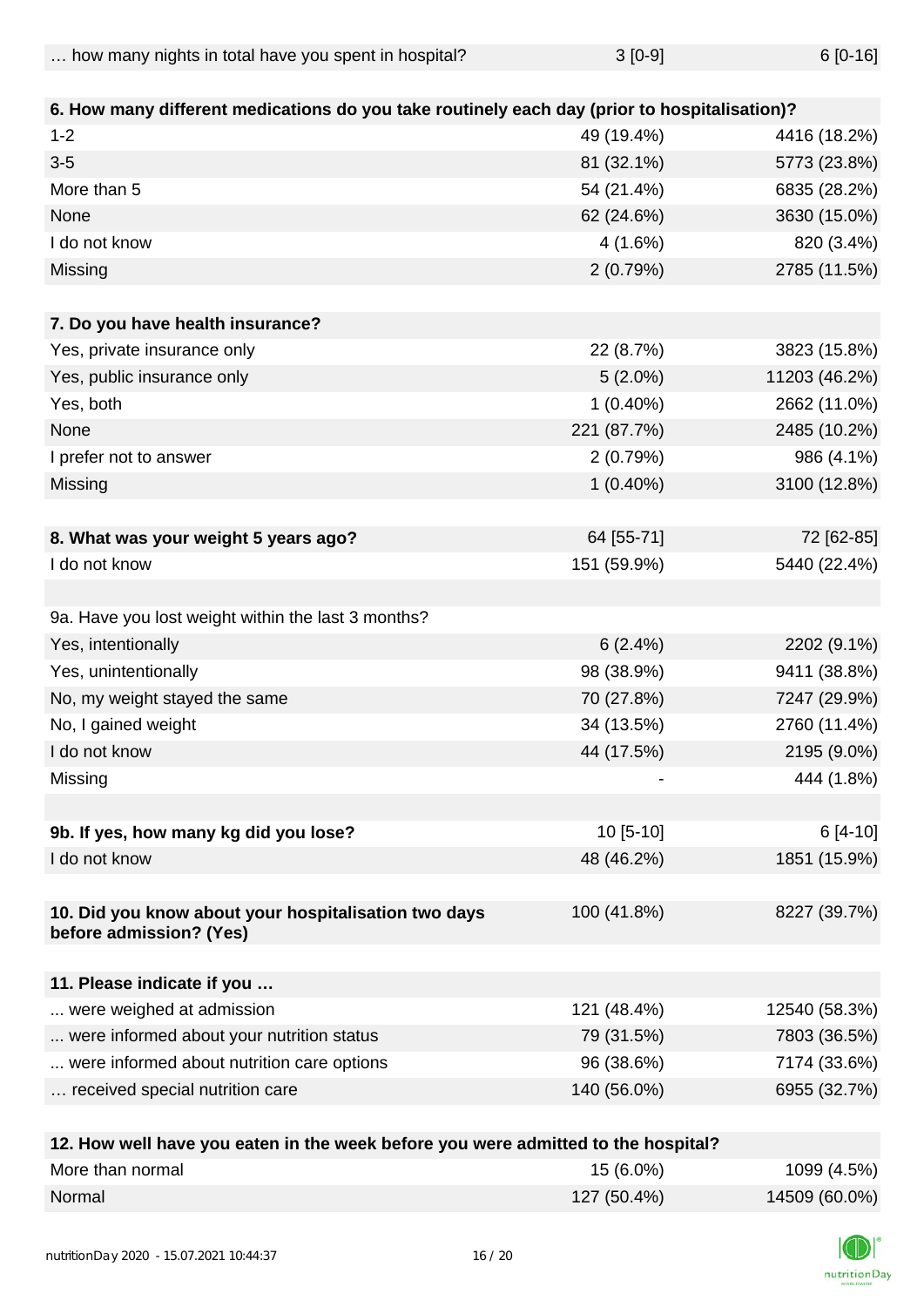| About 3/4 of normal                                                            | 36 (14.3%)  | 2651 (11.0%)  |
|--------------------------------------------------------------------------------|-------------|---------------|
| About half of normal                                                           | 53 (21.0%)  | 3062 (12.7%)  |
| About a quarter to nearly nothing                                              | 19 (7.5%)   | 2263 (9.4%)   |
| I do not know                                                                  |             | 231 (0.96%)   |
| Missing                                                                        | 2(0.79%)    | 362 (1.5%)    |
|                                                                                |             |               |
| 13. In general, how satisfied are you with the food at the hospital?           |             |               |
| Very satisfied                                                                 | 10 (4.0%)   | 5394 (22.3%)  |
| Somewhat satisfied                                                             | 113 (44.8%) | 7204 (29.8%)  |
| Neutral                                                                        | 82 (32.5%)  | 4214 (17.4%)  |
| <b>Dissatisfied</b>                                                            | 26 (10.3%)  | 1854 (7.7%)   |
| Very dissatisfied                                                              | $5(2.0\%)$  | 673 (2.8%)    |
| I do not know                                                                  | 15 (6.0%)   | 1694 (7.0%)   |
| Missing                                                                        | $1(0.40\%)$ | 3144 (13.0%)  |
|                                                                                |             |               |
| 14. Did you get any help with eating TODAY?                                    |             |               |
| Yes, from family or friends                                                    | 94 (37.3%)  | 2177 (9.0%)   |
| Yes, from hospital staff                                                       | 40 (15.9%)  | 1475 (6.1%)   |
| No                                                                             | 109 (43.3%) | 16830 (69.6%) |
| I do not know                                                                  |             | 282 (1.2%)    |
| Missing                                                                        | 9(3.6%)     | 3413 (14.1%)  |
|                                                                                |             |               |
| 15. Were you able to eat without interruption TODAY?                           | 186 (79.1%) | 15256 (74.7%) |
| (Yes)                                                                          |             |               |
| 16a. Please indicate how much hospital food you ate for lunch or dinner TODAY: |             |               |
| About all                                                                      | 107 (42.5%) | 11133 (46.0%) |
| 1/2                                                                            | 84 (33.3%)  | 6143 (25.4%)  |
| 1/4                                                                            | 32 (12.7%)  | 3103 (12.8%)  |
| Nothing                                                                        | 16 (6.3%)   | 2802 (11.6%)  |
| Missing                                                                        | 13 (5.2%)   | 996 (4.1%)    |
|                                                                                |             |               |
| 16b. The portion size of the meal I ordered TODAY was                          |             |               |
| Standard                                                                       | 112 (44.4%) | 13732 (56.8%) |
| Smaller                                                                        | 44 (17.5%)  | 2093 (8.7%)   |
| Larger                                                                         | $3(1.2\%)$  | 1046 (4.3%)   |
| I do not know                                                                  | 73 (29.0%)  | 2302 (9.5%)   |
| Missing                                                                        | 20 (7.9%)   | 5004 (20.7%)  |
|                                                                                |             |               |
| 17. If you did not eat everything of your meal, please tell us why:            |             |               |
| I did not like the type of food offered                                        | 33 (25.0%)  | 1945 (16.1%)  |
| I did not like the smell/taste of the food                                     | 25 (18.9%)  | 1480 (12.3%)  |
| The food did not fit my cultural/religious preferences                         | 1(0.76%)    | 127 (1.1%)    |
| The food was too hot                                                           |             | 54 (0.45%)    |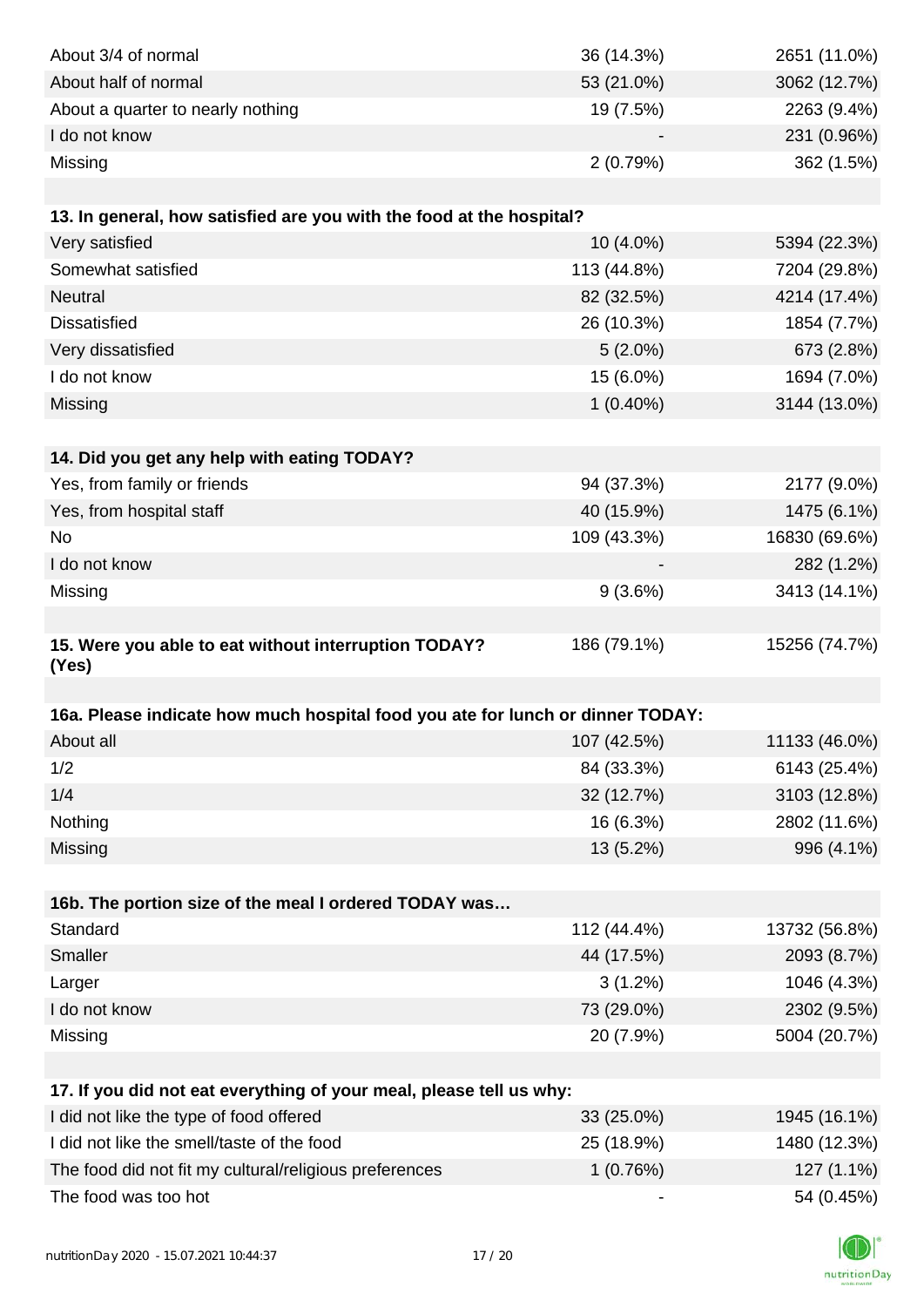| The food was too cold                              | $9(6.8\%)$ | 281 (2.3%)   |
|----------------------------------------------------|------------|--------------|
| Due to food allergy/intolerance                    | 1(0.76%)   | 105 (0.87%)  |
| I was not hungry at that time                      | 39 (29.5%) | 1991 (16.5%) |
| I do not have my usual appetite                    | 83 (62.9%) | 3586 (29.8%) |
| I have problems chewing/swallowing                 | 15 (11.4%) | 716 (5.9%)   |
| I normally eat less than what was served           | 13 (9.8%)  | 1383 (11.5%) |
| I had nausea/vomiting                              | 30(22.7%)  | 984 (8.2%)   |
| I was too tired                                    | 19 (14.4%) | 740 (6.1%)   |
| I cannot eat without help                          | 10(7.6%)   | 191 (1.6%)   |
| I was not allowed to eat                           | 5(3.8%)    | 1088 (9.0%)  |
| I had an exam, surgery, or test and missed my meal | 6(4.5%)    | 733 (6.1%)   |
| I did not get requested food                       | 2(1.5%)    | 124 (1.0%)   |
| No answer given                                    | 1(0.76%)   | 1823 (15.1%) |

| 18. Enter the number of glasses/cups of the drinks you consumed in the last 24 hours |             |              |  |  |
|--------------------------------------------------------------------------------------|-------------|--------------|--|--|
| Water                                                                                | $5[4-6]$    | $3[2-6]$     |  |  |
| Tea                                                                                  | $1[1-2]$    | $1[0-3]$     |  |  |
| Coffee                                                                               | $0$ [0-0]   | $1[1-2]$     |  |  |
| <b>Milk</b>                                                                          | $2[1-2]$    | $1[0-1]$     |  |  |
| Fruit juice                                                                          | $1$ [1-1]   | $1[0-2]$     |  |  |
| Soft drinks                                                                          | $0$ [0-0]   | $0[0-1]$     |  |  |
| <b>Nutrition drink</b>                                                               | $2[1-3]$    | $0[0-1]$     |  |  |
| Other                                                                                | $0[0-1]$    | $0[0-1]$     |  |  |
|                                                                                      |             |              |  |  |
| 19a. Did you eat any food apart from hospital food<br><b>TODAY?</b>                  | 154 (66.1%) | 5831 (29.2%) |  |  |
|                                                                                      |             |              |  |  |
| 19b. If yes, what did you eat?                                                       |             |              |  |  |
| Sweet snacks                                                                         | 18 (11.7%)  | 1820 (31.2%) |  |  |

| Salty snacks              | $5(3.2\%)$ | 645 (11.1%)  |
|---------------------------|------------|--------------|
| Homemade food             | 87 (56.5%) | 896 (15.4%)  |
| <b>Fruits</b>             | 82 (53.2%) | 2357 (40.4%) |
| Dairy products            | 58 (37.7%) | 686 (11.8%)  |
| Food delivered/restaurant | $9(5.8\%)$ | 272 (4.7%)   |
| Sandwich                  | $6(3.9\%)$ | 347 (6.0%)   |
| Other                     | $9(5.8\%)$ | 795 (13.6%)  |

| 20. How has your food intake changed since your hospital admission? |             |              |  |
|---------------------------------------------------------------------|-------------|--------------|--|
| Increased                                                           | 48 (19.0%)  | 3329 (13.8%) |  |
| Decreased                                                           | 97 (38.5%)  | 6808 (28.2%) |  |
| Stayed the same                                                     | 86 (34.1%)  | 9055 (37.5%) |  |
| I do not know                                                       | $8(3.2\%)$  | 1479 (6.1%)  |  |
| Missing                                                             | $13(5.2\%)$ | 3506 (14.5%) |  |

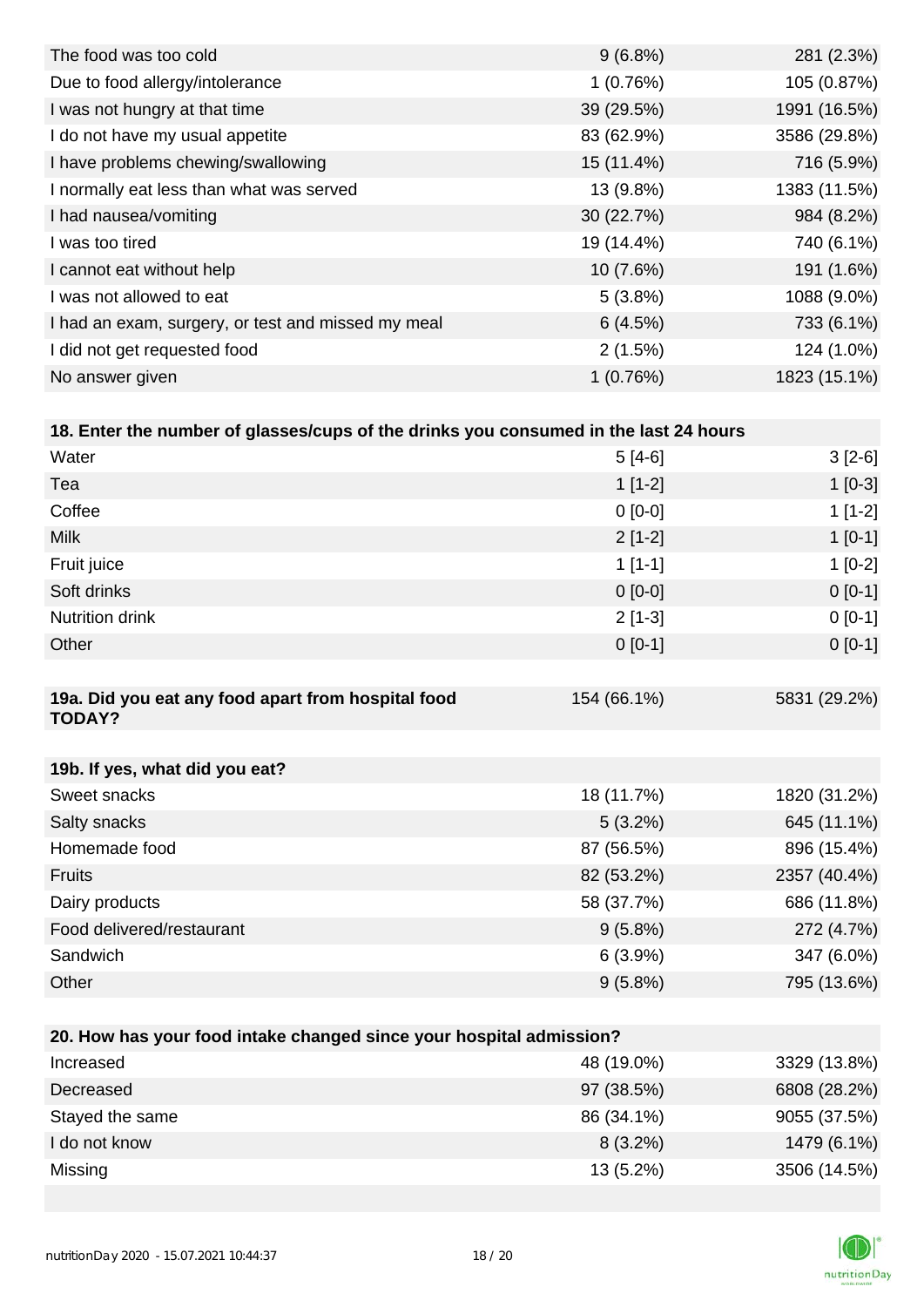| 21. TODAY I feel                                     |             |               |
|------------------------------------------------------|-------------|---------------|
| Stronger than at admission                           | 99 (39.3%)  | 10558 (43.7%) |
| Weaker than at admission                             | 28 (11.1%)  | 4610 (19.1%)  |
| Same as at admission                                 | 111 (44.0%) | 6833 (28.3%)  |
| I was admitted today                                 | $8(3.2\%)$  | 576 (2.4%)    |
| I do not know                                        | $3(1.2\%)$  | 1178 (4.9%)   |
| Missing                                              | $3(1.2\%)$  | 422 (1.7%)    |
|                                                      |             |               |
| 22. Can you walk without assistance TODAY?           |             |               |
| <b>Yes</b>                                           | 180 (71.4%) | 14229 (58.9%) |
| No, only with assistance                             | 42 (16.7%)  | 5989 (24.8%)  |
| No, I stay in bed                                    | 28 (11.1%)  | 2912 (12.0%)  |
| Missing                                              | 2(0.79%)    | 1047 (4.3%)   |
|                                                      |             |               |
| 23. Did anyone help you complete this questionnaire? | 182 (72.8%) | 13801 (65.2%) |